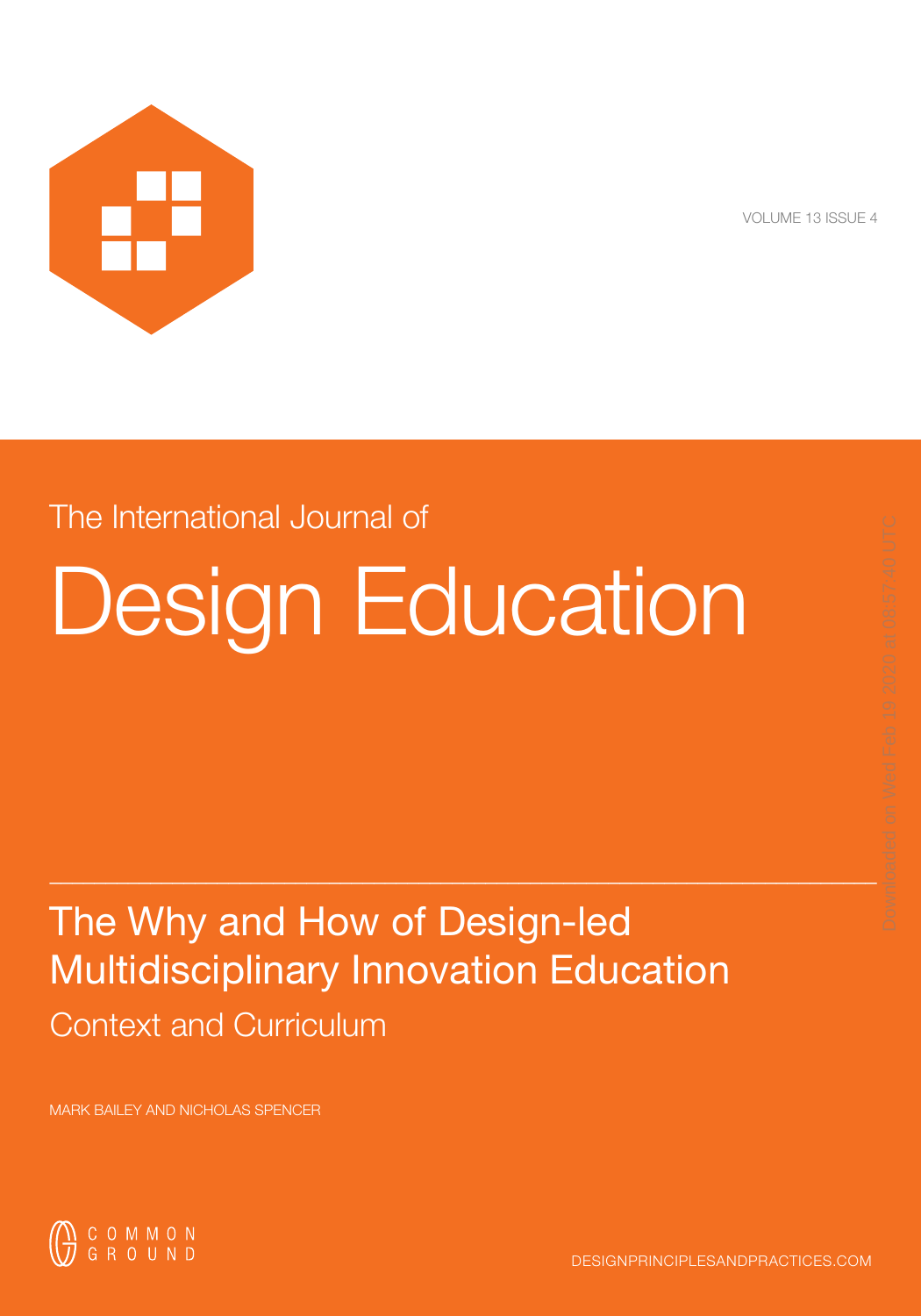#### **EDITOR**

Lorenzo Imbesi, Sapienza Università di Roma, Italy

Loredana Di Lucchio, Sapienza Università di Roma, Italy

#### **ACTING DIRECTOR OF PUBLISHING**

Jeremy Boehme, Common Ground Research Networks, USA

#### **MANAGING EDITOR**

Helen Repp, Common Ground Research Networks, USA

#### **ADVISORY BOARD**

The Advisory Board of the Design Principles and Practices Research Network recognizes the contribution of many in the evolution of the Research Network. The principal role of the Advisory Board has been, and is, to drive the overall intellectual direction of the Research Network. A full list of members can be found at https://designprinciplesandpractices.com/about/advisory-board.

#### **PEER REVIEW**

Articles published in *The International Journal of Design Education* are peer reviewed using a two-way anonymous peer review model. Reviewers are active participants of the Design Principles and Practices Research Network or a thematically related Research Network. The publisher, editors, reviewers, and authors all agree upon the following standards of expected ethical behavior, which are based on the Committee on Publication Ethics (COPE) Core Practices. More information can be found at [https://cgnetworks.org/journals/publication-ethics.](https://cgnetworks.org/journals/publication-ethics)

#### **ARTICLE SUBMISSION**

*The International Journal of Design Education*  publishes quarterly (March, June, September, December). To find out more about the submission process, please visit https://designprinciplesandpractices.com/journals/call-for-papers.

#### **ABSTRACTING AND INDEXING**

For a full list of databases in which this journal is indexed, please visit https://designprinciplesandpractices.com/journals/collection.

#### **RESEARCH NETWORK MEMBERSHIP**

Authors in *The International Journal of Design Education*  are members ofthe Design Principles and Practices Research Network or a thematically related Research Network. Members receive access to journal content. To find out more, visit https://designprinciplesandpractices.com/about/become-a-member.

#### **SUBSCRIPTIONS**

*The International Journal of Design Education* is available in electronic and print formats. Subscribe to gain access to content from the current year and the entire backlist. Contact us at [cgscholar.com/cg\\_support](https://cgscholar.com/cg_support/en/docs/58).

#### **ORDERING**

Single articles and issues are available from the journal bookstore at https://cgscholar.com/bookstore.

#### **HYBRID OPEN ACCESS**

*The International Journal of Design Education* 

is Hybrid Open Access, meaning authors can choose to make their articles open access. This allows their work to reach an even wider audience, broadening the dissemination of their research. To find out more, please visit

<https://cgnetworks.org/journals/hybrid-open-access>.

#### **DISCLAIMER**

The authors, editors, and publisher will not accept any legal responsibility for any errors or omissions that may have been made in this publication. The publisher makes no warranty, express or implied, with respect to the material contained herein.

#### **THE INTERNATIONAL JOURNAL OF DESIGN EDUCATION** https://designprinciplesandpractices.com ISSN: 2325-128X (Print) ISSN: 2325-1298 (Online) http://doi.org/10.18848/2325-128X/CGP (Journal)

First published by Common Ground Research Networks in 2019 University of Illinois Research Park 2001 South First Street, Suite 202 Champaign, IL 61820 USA

Ph: +1-217-328-0405 [https://cgnetworks.org](http://cgnetworks.org/)

*The International Journal of Design Education*  is a peer-reviewed, scholarly journal.

#### **COPYRIGHT**

© 2019 (individual papers), the author(s) © 2019 (selection and editorial matter), Common Ground Research Networks



#### Some Rights Reserved.

Public Licensed Material: Available under the terms and conditions of the Creative Commons

Attribution-NonCommercial-NoDerivatives 4.0 International Public License (CC BY-NC-ND 4.0). The use of this material is permitted for non-commercial use provided the creator(s) and publisher receive attribution. No derivatives of this version are permitted. Official terms of this public license apply as indicated here:

https://creativecommons.org/licenses/by-nc-nd/4.0/legalcode



Common Ground Research Networks, a member of Crossref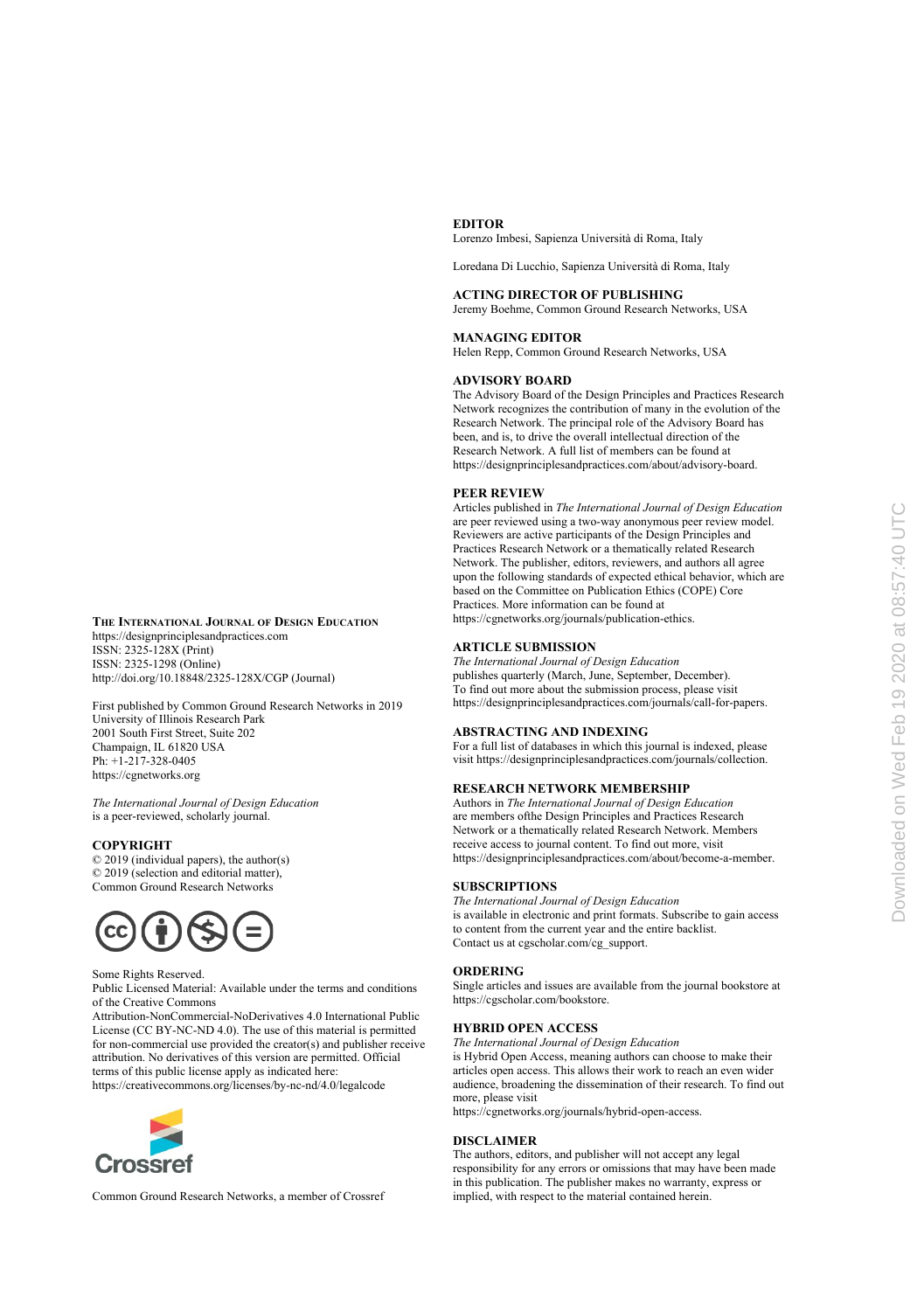# **The Why and How of Design-led Multidisciplinary Innovation Education: Context and Curriculum**

Mark Bailey, [1](#page-2-0) Northumbria University, UK Nicholas Spencer, Northumbria University, UK

*Abstract: This study charts the design and development of a pioneering design-led multidisciplinary innovation Master's degree; a degree in Design Thinking. It reviews a decade of delivery of the programme and considers the contextual factors that influenced its original design and subsequent iterations. The study uses a critical participatory action research methodology and draws on previous research conducted on and through the programme in question, together* with stakeholder surveys and interviews. The programme in question has evolved from its original manifestation as a teaching programme to an entity that acts as a locus for education, research, and practice in design-led innovation. As *such, the study identifies four essential stakeholders—students, partner organisations, society, and academia—whose priorities have formed the contextual elements that have driven the programme's introduction and development. It* considers their influence on the programme design and the values derived by each from the programme. Furthermore, the study reveals the underlying pedagogic principles and aspects of delivery that have ensured that these values are *delivered.*

> *Keywords: Design Thinking Education, Multidisciplinary Innovation, Design-led Innovation, Critically Reflective Design Thinking*

# **Introduction**

esign Thinking is at the heart of this article. Education in Design Thinking is the subject of enquiry and, to a large extent, the methodology employed in that enquiry. There is an increasing body of literature relating to Design Thinking (Brown 2009; Kimbell 2011 and 2012; Nussbaum 2011; Carlgren, Rauth, and Elmquist 2016), and there are multiple definitions offered by academics, practitioners, and professional organisations. They do not all agree, and the literature is mixed regarding both the definition and value of Design Thinking. There is, however, a broad consensus that Design Thinking takes advantage of the designers' attitude (Michlewski 2015) together with design tools in order to democratise creative endeavour in pursuit of user-centred responses in complex situations. Indeed, Carlgren, Rauth and Elmquist (2016) identify five themes with which to frame Design Thinking: user focus, problem framing, visualisation, experimentation, and diversity. In her vociferous attack on Design Thinking, Jen, in her 2017 keynote talk at the ADOBE 99u conference, summarises the folly of its claim, thus: "design thinking packages a designer's way of working for a non-designer audience by codifying their processes into a prescriptive, step-by-step approach to creative problem solving – claiming that it can be applied by anyone to any problem." Notwithstanding the criticism that Jen implies, there are two important factors evident in her summary: that Design Thinking intends to enable "non-designers" to engage in creative activity and that some proponents seek to codify or formalise a process for Design Thinking.

In their study "Design Thinking: An Educational Model towards Creative Confidence," Rauth et al. (2010, 7) define Design Thinking within the teaching context as "a learning model which supports design creativity, utilizing project and process-based learning by emphasising creative confidence and competence." For the purpose of this article, the authors draw on their own experience of Design Thinking, from designers' perspectives, and consider that it a) is very

*The International Journal of Design Education*  Volume 13, Issue 4, 2019, https://designprinciplesandpractices.com © Common Ground Research Networks, Mark Bailey, Nicholas Spencer, Some Rights Reserved (CC BY-NC-ND 4.0). Permissions: support@cgnetworks.org ISSN: 2325-128X (Print), ISSN: 2325-1298 (Online) https://doi.org/10.18848/2325-128X/CGP/v13i04/89-109 (Article)

COMMON<br>GROUND

<span id="page-2-0"></span><sup>&</sup>lt;sup>1</sup> Corresponding Author: Mark Bailey, School of Design, Northumbria University, Newcastle upon Tyne, NE1 8ST, United Kingdom. email: mark.bailey@northumbria.ac.uk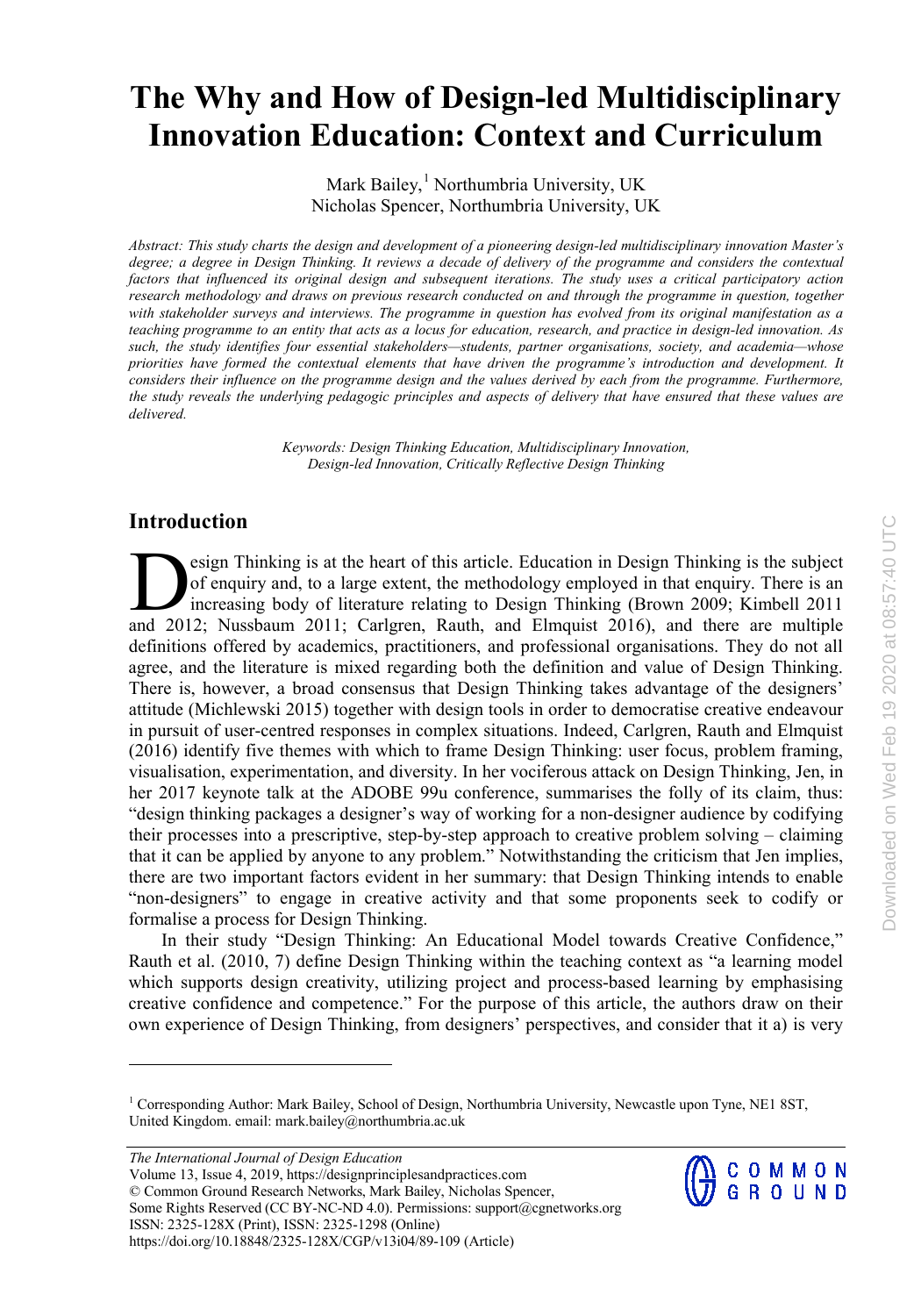much about using design approaches to enable "non-designers" to engage in creative endeavours, and b) does not need to be codified into a prescriptive process.

This article looks back at the development of a programme of study and the influences and factors that shaped it over time. For this reason, contemporaneous sources are used to contextualise the work and, in the article, we use the term "Design Thinking" as shorthand for Design-led Multidisciplinary Innovation.

In 2005 and 2006 a number of reports were commissioned that shed light on different aspects of the UK creative industries covering policy and infrastructural recommendations and emerging trends. These reports included the Cox Review of Creativity in Business (Cox 2005), the NESTA reports on measuring innovation (2006a) and growing and investing in creative businesses (2006b), the Audi Foundation sponsored report on UK design excellence (Whyte and Bessant 2006), and the Work Foundation report on the economic performance of the UK creative industries (Work Foundation/DCMS 2007).

One of the key recommendations from the Cox Review was the establishment of Centres of Excellence that sought to "tackle the issue, in higher education, of broadening the understanding and skills of tomorrow's business leaders, creative specialists, engineers and technologists" (Cox 2005, 4). The Higher Education Funding Council for England established a funding stream to support this, which was also reinforced by growing acknowledgement of the role of multidisciplinary and co-creative activity in design practice and academe, the aforementioned "Design-Thinking." Collectively, these trends indicated that there was:

- 1. An economic need for graduates who could drive innovation by delivering creativity in business through multidisciplinary projects.
- 2. Interest in the value delivered by Design Thinking as an approach to addressing complex business challenges.
- 3. A position about the competencies needed of individuals to thrive within collaborative and multidisciplinary environments.
- 4. Interest and funding to investigate ways that academia might explore this emerging role for multidisciplinary design to drive economic growth.

In response to these drivers, in September 2007, Northumbria University launched a Master's programme to develop advanced study of collaborative design innovation within a diverse community of graduates coming from design, engineering technology and business backgrounds. It was to be called MA/MSc Multidisciplinary Design Innovation.

After a decade of delivery of this programme, this study seeks to answer the question "what are the critical elements required to deliver Design Thinking education within a changing landscape?" It explores the original design and iterative development of the programme, the contextual factors that influenced this, and the consequent values derived from it by the programmes' stakeholders. Rather than presenting a detailed discussion of the various pedagogic devices deployed in the programme delivery, the study refers to the principles that underpin them.

# **Methodology**

A mixed method approach has been employed in compiling this study, with critical participatory action research at its core. Kemmis, McTaggart, and Nixon in *The Action Research Planner: Doing Critical Participatory Action Research* (2013, 4–5), state that "participants have special access to how social and educational life are conducted in local sites by virtue of being 'insiders.' " They suggest that critical participatory action research affords special access to, and influence on, the practice, which is beneficial to research as the researchers are very active in "individual and collective self-reflection that actively interrogates the conduct and consequences of participants' practices, their understanding of their practices, and the conditions under which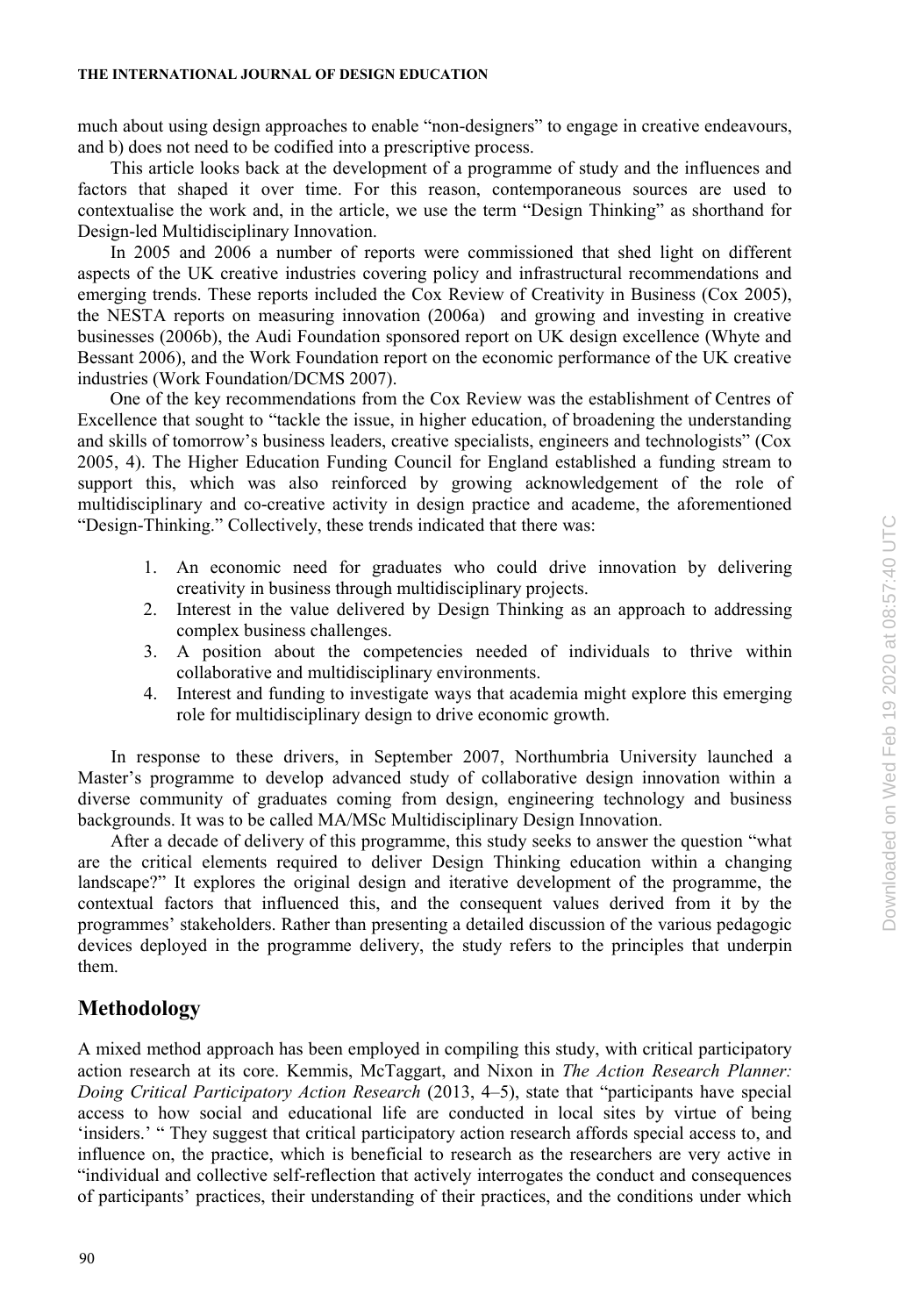#### **BAILEY AND SPENCER: DESIGN-LED MULTIDISCIPLINARY INNOVATION EDUCATION**

they practice, in order to discover whether their practices are, in fact, irrational, unsustainable or unjust" (Kemmis, McTaggart, and Nixon 2013, 6). They do this rigorously because participants are "profoundly interested in their practices" (Kemmis, McTaggart, and Nixon 2013, 6). In addition to critical participatory action research, which has been used to review well over 100 projects undertaken through the programme with organisations ranging from one-person charities to Fortune 500 corporations, semi-structured interviews and surveys with stakeholders and contemporaneous mandatory institutional programme evaluations have all been used to inform this study.

The act of designing and developing this new programme with Design Thinking at its core was, in itself, an act of Design Thinking. Various models for Design Thinking processes exist, arguably the most popular being that of d-School (Hasso Plattner Institute of Design 2018) which promotes linear activity through five stages: empathise, refine, ideate, prototype, and test. This model provides a helpful structure or set of scaffolding for those who are uncomfortable with the ambiguity inherent in the co-evolution of problem and solution that this sort of work involves (Dorst and Cross 2001). According to Andrea Kershaw of IDEO, "only practice and experience make this way of working a second nature" (IDEO, Design for Europe and Nesta 2017). Indeed, more experienced practitioners are comfortable to move back and forth between the various stages, and not necessarily follow them sequentially. Dorst (2011) highlights how experienced designers tend to seek out the central paradox in any given situation before starting work to find solutions, and in referring to an earlier study, he identifies how the most experienced practitioners, seek to understand the broader contextual issues influencing the central paradox. In the case of this study, the main protagonists were highly experienced practitioner academics with a deep understanding of the many institutional and contextual issues surrounding the central paradox: educating across disciplinary silos. They therefore started from a position of deep empathy, with well-defined questions, and began the process of developing the programme with the prototyping and testing stages, delivered through pilot projects, which allowed the team to establish empathy with the wider stakeholders, refine their understanding of the problem-space, and ideate from there. Additionally, it is the practice of the team involved in the creation of this programme, that each project should conclude with an "unpack" phase—an opportunity for collective reflection on practice. We could term this "Critically Reflective Design Thinking."

Taken at the macro level, each presentation of the programme is merely another prototype tested by the incumbent cohort, tutors, and participating external partners. What emerges from these subsequent deliveries is a body of tacit knowledge and a refined programme responsive to the prevailing external conditions and contextual "curriculum" that is delivered by the partners' topical concerns.

Since its inception, there have been, including the pilot, four formal iterations of the programme. The article is presented as a chronological review of each iteration, drawing overall conclusions at the end.

# **Part 1: Pilot Studies**

In order to gain an understanding of the appropriate pedagogic approaches and to gain insights from students, the team devised and ran a series of six-week pilot projects in collaboration with multinational partners: Lego, Hasbro, Philips, and Unilever (all leaders in their respective fields and early-adopters of multidisciplinary team-based product development). Teams of undergraduates studying industrial design, business marketing, and engineering technology worked together on client briefs under the guidance of the programme development team and were observed by an independent research assistant. The results of these projects reinforced stereotypical viewpoints about the working practices of different disciplines and the thinking styles that they adopt, as described by Roger Martin of the Rotman School of Management (Dunne and Martin 2006). These were also evident in the academic team developing the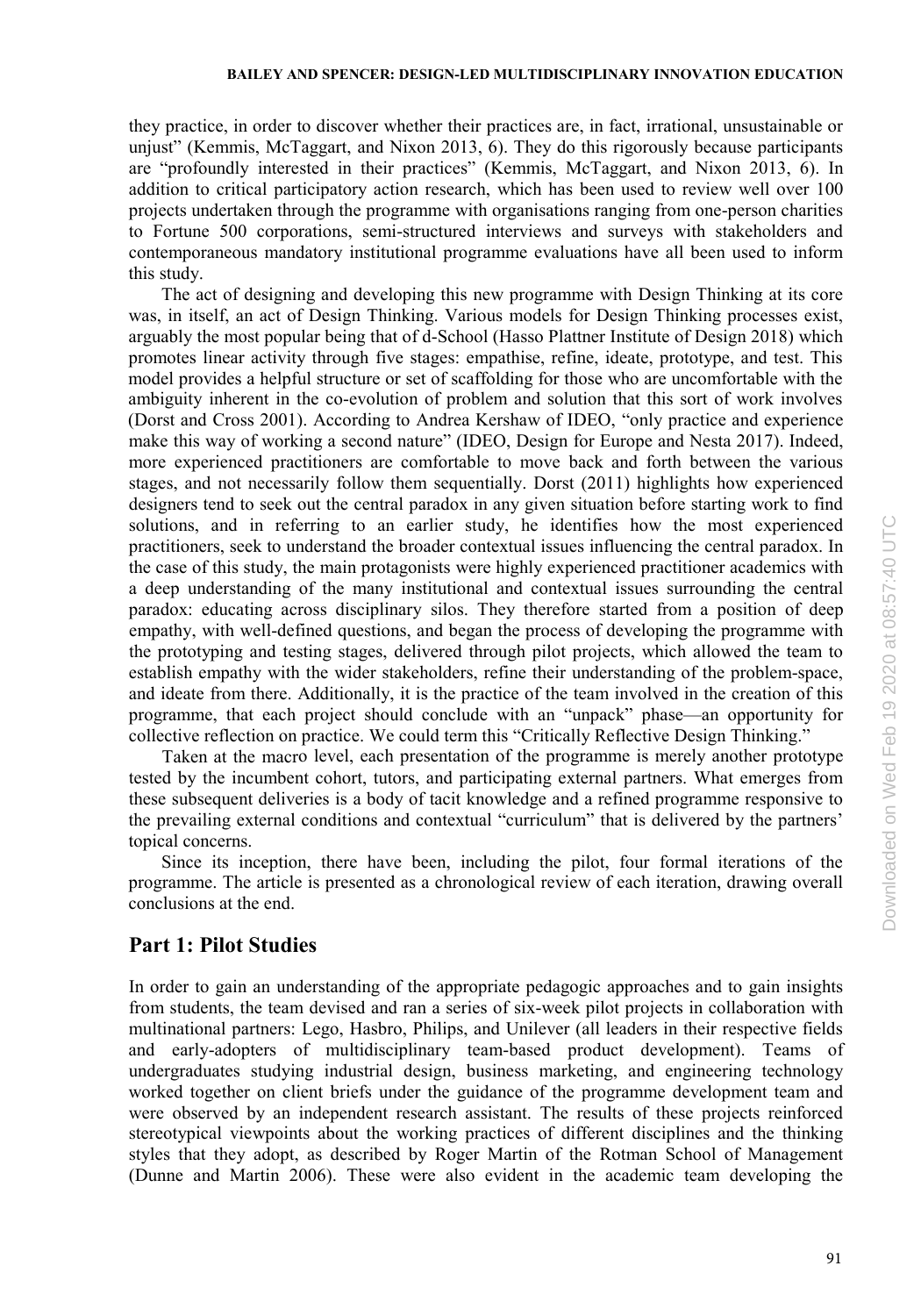programme. Additionally, the pilots revealed a number of key insights that allowed the team to establish three principles that needed to underpin the programme going forward:

- **•** Create physical and psychological environments in which creativity would be nurtured; in order to express themselves and their disciplinary expertise, or to question that of their peers, participants needed a suitable "safe-environment" in which to learn.
- Develop a community of practice in which a "common language" would be learned; significant potential for misunderstanding could arise from the specificity of meaning attributed to key terminology as it relates to the different disciplines.
- Promote shared values through developing self-awareness in pursuit of cooperative learning; dealing with the inherent ambiguity of projects with a more disruptive intention can be unsettling when the scope of exploration is less clearly defined.

The design students involved in the pilots were confident dealing with the inherent ambiguity in the projects because they had experience of this from their prior studies. This, in itself, presented challenges within the groups around leadership, assumed responsibility, encouraging equal participation, and so forth. Additionally, Design-Thinking literature emphasises the importance of rapid experimentation and "failure" in pursuit of knowledge or as "learning in disguise" and, indeed, the team's own research and professional practice experience reinforced this. This too represented a challenge for the student participants who were conditioned by their prior educational experience to pursue "right first time" solutions. The programme was, therefore, built with the aim of establishing a community of practice within which understanding was nurtured and freedom to experiment, to "fail," and to create were celebrated. Pedagogically, the team determined that through committed, collaborative engagement in a creative, explorative activity, deep, cooperative learning is achieved, resulting in increased creative-confidence. Johnson and Johnson (1987) suggest five elements of cooperative learning: positive interdependence, individual accountability, face-to-face interaction, social skills, and processing. They saw these as essential for effective group learning, achievement, and higher-order social, personal, and cognitive skills (e.g., problem solving, reasoning, decisionmaking, planning, organizing, and reflecting). Creating a programme based around these principles was fundamental, but a radical departure from the norm and contrary to the prevailing Higher Education climate in which risk-taking, and particularly failure, were counter-intuitive when pursuing institutional requirements to achieve "good degrees" and high-grade attainment. The resultant programme was designed to provide a framework within which experimental group-based projects, connected with external partner organisations, formed the primary vehicle for learning the purpose of which was personal development rather than acquisition of specific, pre-determined knowledge or skills.

# **Part 2: Multidisciplinary Design Innovation 2008–2013**

# *Context*

Resulting from the pilot studies and based upon the socio-political and economic circumstances outlined in the introduction, the Master's programme was designed to be intensive, delivered oncampus over three semesters, and in close partnership with external organisations. It welcomed a multidisciplinary cohort of students responding to real-world challenges working under the guidance of a multidisciplinary team of academics. The stated intention of the programme at this time was to create graduates who:

> 1. Developed the personal capabilities to: a) realise valuable design-thinking processes and methodologies; b) recognise and articulate creativity through the different languages of design, business and technology in pursuit of a new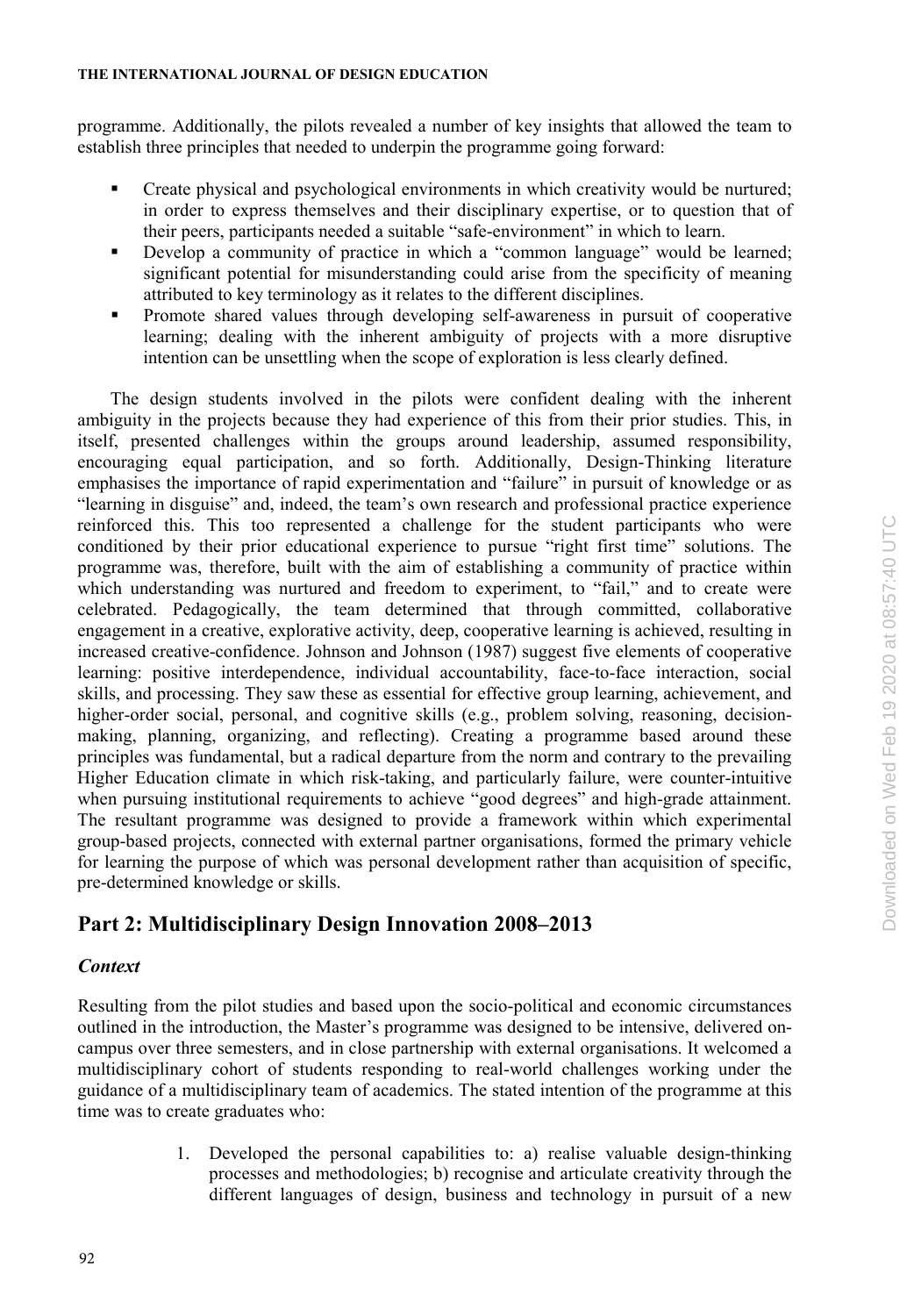common language for collaborative practice; and c) tolerate ambiguity by framing complex problems and situations to allow innovation to occur.

- 2. Engaged externally, through practice to: a) promote discourse between students and external organisations and audiences in order to validate and contextualise their work; and b) communicate the value of this approach to innovation through online and physical publication and exhibition.
- 3. Establish a reflexive practice to: a) recognise and articulate the richness of personal motivation as a focus for lifelong learning; and b) encourage selfdirection and aspirations towards social responsibility and sustainable development.

# *Programme Structure*

Each semester comprised of a large project module, a personal development module, and contextualising modules in the complementary subjects—"Understanding the Business/Design/Technology Context" (Figure 1). The contextual modules ran through the first two semesters and were intended to enable students to make the connection between theory and practice, exposing them to the language and practices of the host discipline.

Problem-based, co-operative learning was fostered through three, semester-long modules— Familiarisation Projects, Experimentation Projects, and Integration Projects—through which students explored problem and solution spaces.

These project modules allowed students (and staff) the freedom to explore and learn collaboratively through projects with commercial, public, and third-sector organisations. In the early part of the first semester, the projects were internal, based around personal projects and theoretical models; where students were initially given a "safe environment" (Bailey and Smith 2010) in which to orientate themselves to the demands of multidisciplinary working and to develop the self-awareness necessary to separate "self" from "team." In the second, they worked with a number of external clients on short projects (two to three weeks typically) whilst in the third, separate, smaller teams had their own client project to manage themselves. Over the course of the three semesters, the role of the client in the project increased as the students became more comfortable with team-working and innovation practice approaches and were better able to concentrate on the project, the client relationship, and delivering real value in projects of genuine importance to the client. These final semester projects were twelve weeks in duration.



Figure 1. The 2008 Programme Structure *Source: Bailey and Spencer*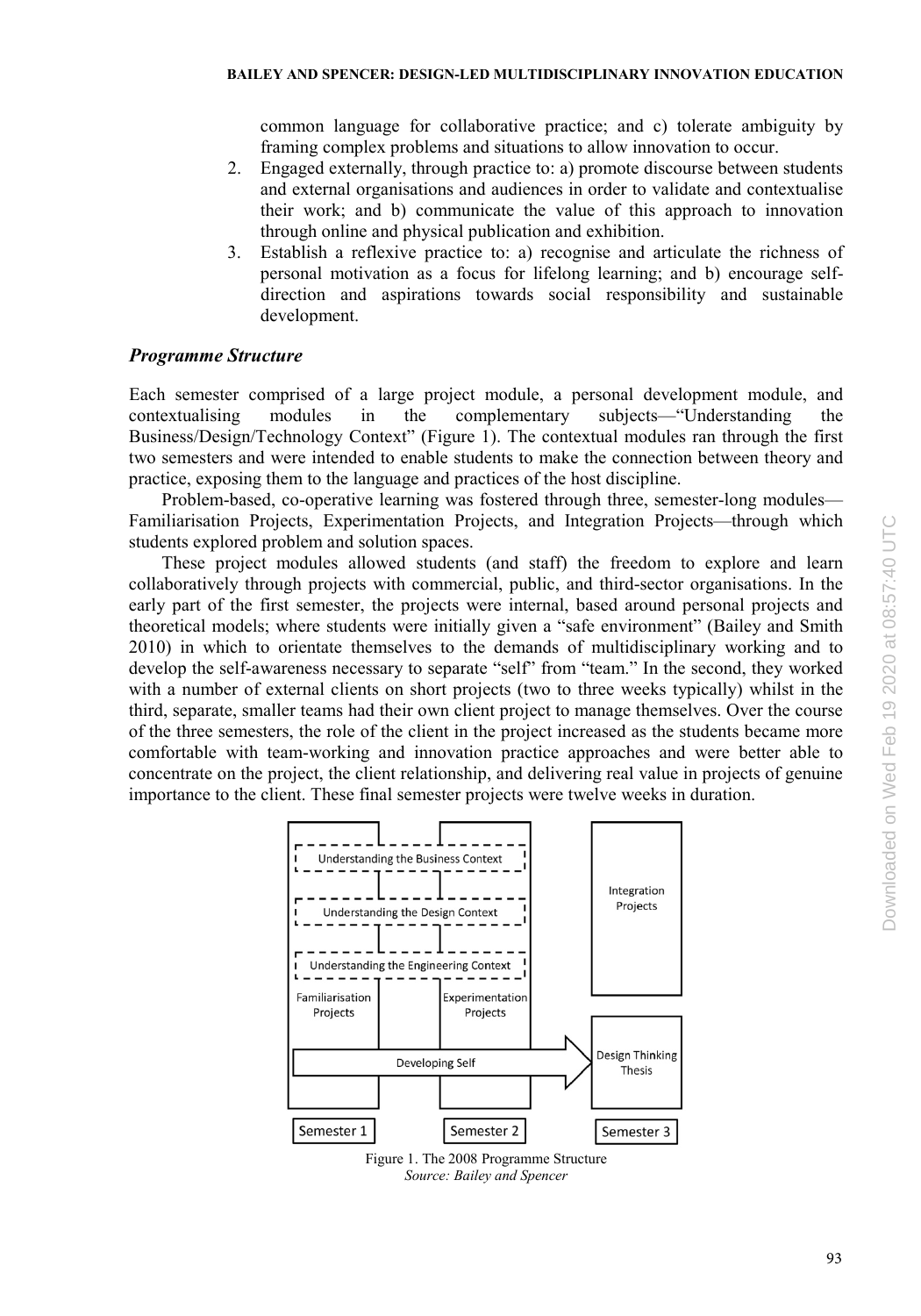From the outset, acknowledging the fact that innovation happens when individuals work at the edges of their disciplines, or where disciplines intersect (Johansson 2006), there was the expectation that students would work outside their comfort zone. To support this, the programme formalised the self-reflexive approach through the module "Understanding the Interdisciplinary Self," which allowed all students, individually, to relate their project-based experiences to theory so that they might understand how they could contribute to the multidisciplinary team whilst simultaneously recognising that their behavioural traits and those of their peers were not uncommon. This strand fed into their Design-Thinking thesis, in which students explored and defined their personal position during the final semester. Students could choose whether to pursue an MA or MSc award based upon the methodology adopted in their final semester projects.

#### *Assessment Strategy*

The programme team knew that it would be essential to encourage students to adopt an experimental approach in their studies, and this would require a shift in emphasis from the norm in design education, supporting experimentation and growth rather than simply rewarding the delivery of designed outputs. The assessment and feedback-for-learning for this new Master's programme, therefore, needed to provide a supportive structure that would encourage experimentation and reward learning "at the edges" of knowledge for all students.

In order to promote risk-taking and learning from failure, the team proposed that the programme should be assessed only as pass or fail. This proved particularly difficult to validate and eventually, in order that students could graduate with a classification, the approach was adopted only for the first two semesters, with the third graded. Inherent in this was a risk that the final semester would become "all or nothing" but in practice, the team saw that the learning culture and behaviours established in semesters one and two carried through into semester three. The self-reflexive focus engendered through the "Understanding the Interdisciplinary Self" module was critical to the success of this approach. Students were encouraged to be aware of their individual contributions, where they could afford to take risks in pursuit of the project objectives and how to take best advantage of collaboration; an approach supported by the likes of Winkel (1999) and Boud, Cohen, and Sampson (2014).

A "learning eco-structure" (Figure. 2) has been used to support students' growth beyond academic attainment. Formal assessment in semesters one and two was of the individuals' learning derived from the project activities undertaken. This was presented in a "Personal Portfolio of Practice," an account of what took place and a reflection on the consequent learning related to both theory and practice. Informally, assessment was established in the structure and culture of the community of practice and took three forms:

- Students continually assessed themselves and each other through their practice. Just as each student was a recipient of assessment and feedback, they were a giver as well, taking on the role of both co-operative-learner and tutor.
- Tutors, in supervising the projects, often took a participatory role in on-going cocreative practice activities. This established trust between the students and tutors as well as providing on-going formative feedback opportunities.
- Clients played an informal assessment role as well, providing critique and validation from a professional standpoint. Students placed particular value on this external validation and the confidence that it built.

These informal aspects of assessment established a climate within which the majority of students flourished and were driven to deliver high quality project outputs (the sort that would have received excellent grades had they been assessed against typical design education criteria) in order not to let themselves, each other, or the clients down. Whilst the subsequent iterations of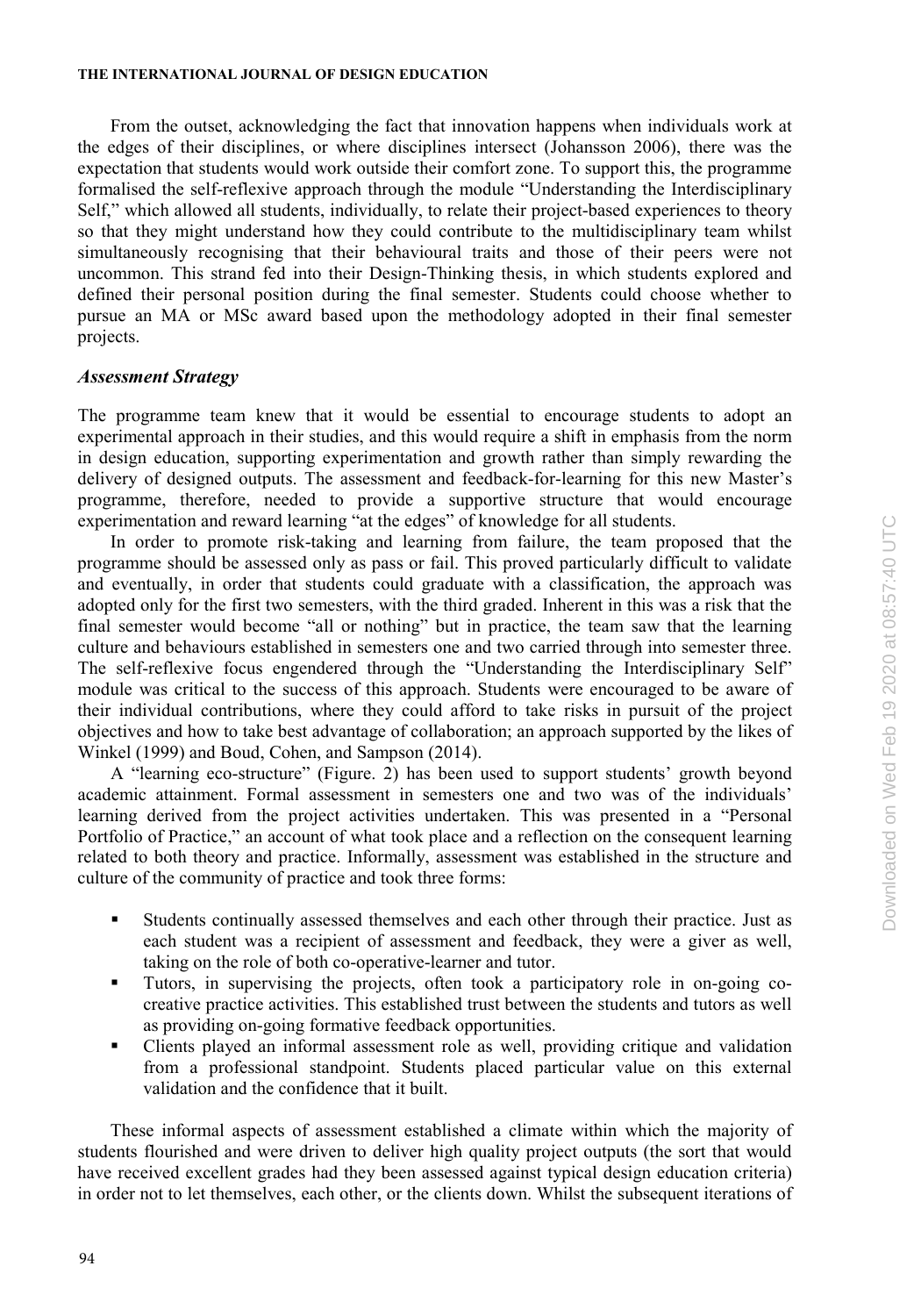the programme saw slightly different assessed components, the assessment strategy, and principles that underpin it, has remained the same throughout.



Figure 2: The Learning Eco-Structure *Source: Illustrated by Nate Sterling 2015, Based on Authors' Original*

# *Critique*

In the first iteration of the programme, ninety-seven students graduated over a five-year period, with twice as many designers in the cohort as business and technology graduates combined. Several other disciplines were also represented, with Politics, Education, Social Sciences, and Fine Art all involved.

For the first three years, European Regional Development funding was deployed to provide studentships to help students afford to study. This funding existed to promote knowledge exchange to support regional small- to medium-sized Enterprises (SMEs) in establishing an innovation culture, developing new products, and/or creating new employment. This was beneficial in enabling the programme to launch and attract early cohorts. However, the regional SME focus inhibited the team in running projects with as many large corporations as they had originally envisaged. In hindsight this has proved to be a very good thing because overall the balance of project collaborators has been fairly evenly split among regional, national, and global organisations, and across sectors. Consequently, staff and students have had opportunities to understand the relationships between global trends and local action. Indeed, surveys of alumni from this period have indicated that the projects undertaken with smaller, local organisations, and particularly social enterprises and charities, helped them understand the real value of their work and the contribution that they, as individuals, could make.

For me I think the biggest impact on my creative confidence is that the charities and social enterprises that we worked with tend to be smaller and because of that they are able to implement the changes suggested by MDI much faster, I think being able to see your work change a client for the better can really help. You also don't have as much self-doubt when working with smaller companies. (MDI graduate surveyed in 2018)

The suite of projects undertaken under this funding provided data that enable the team to identify an eight-stage approach to design-led innovation projects undertaken with SMEs (Bailey, Smith, and Aftab 2013).

Significantly, a review of projects at this time identified that those that delivered greatest perceived value to each stakeholder were those where co-creation of a "common purpose" as part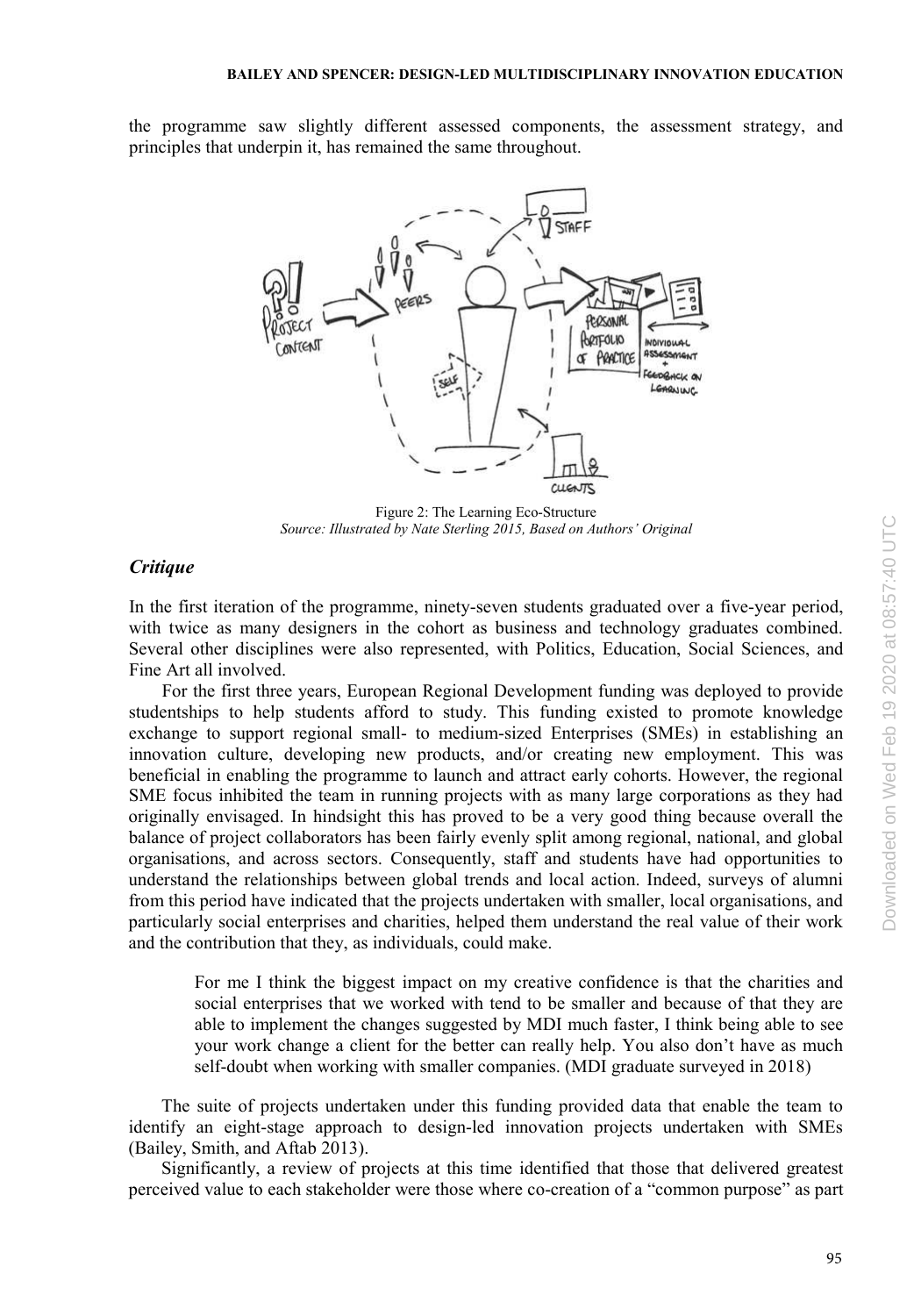of problem-framing was achieved, thereby giving each stakeholder a sense of ownership and responsibility for solution creation and implementation.

# *Values (to Student, Partner Organisation, Society, and Academia)*

Contemporaneous reviews of student, partner, and colleague feedback highlighted that the programme offered different values and related differently to different stakeholders.

| Stakeholder  | Value                                                                                                                                                                                                                |
|--------------|----------------------------------------------------------------------------------------------------------------------------------------------------------------------------------------------------------------------|
| Students     | Part-funding which helped them commit to postgraduate study that afforded<br>the opportunity to be experimental and work directly with "industry."                                                                   |
|              | Developing a CV of innovation practice experience with client organisations<br>comprising multiple clients, across a different sectors and business types.                                                           |
|              | A new creative confidence and self-awareness resulting from experiential                                                                                                                                             |
|              | learning and extensive professional development. They had also learned how<br>to collaborate with others or learn new skills in order to make up for any                                                             |
|              | perceived deficiencies.                                                                                                                                                                                              |
|              | Diverse graduate destinations: roles within larger organisations who were<br>adopting Design-Thinking; SMEs in roles that took advantage of their                                                                    |
|              | broader perspective (often an asset in a small business where employees are<br>required to fulfil multiple roles). Almost 10% of graduates started their own<br>businesses and a similar number registered for PhDs. |
| Partner      | Benefitting from access to new ways of working with multiple disciplines to                                                                                                                                          |
| Organisation | define and solve complex problems.                                                                                                                                                                                   |
|              | Networked knowledge and cross-fertilisation of process knowledge which<br>was informal and happened as a consequence of students and academics                                                                       |
|              | taking tacit knowledge developed in one context and applying it in another.                                                                                                                                          |
|              | Access to new talent with the course offering a protracted selection process                                                                                                                                         |
|              | through which potential employers could evaluate students' employability<br>over the duration of a project.                                                                                                          |
| Society      | Innovative solutions from projects responding to a social or civic concern                                                                                                                                           |
|              | with local government, public-sector, community groups and charities<br>resulting in a direct and meaningful contribution to society.                                                                                |
|              | Graduates equipped as positive agents of change as a result of tackling                                                                                                                                              |
|              | challenges faced by organisations in the Community and Voluntary sectors.                                                                                                                                            |
|              | The Regional Development Agency studentships delivered a series of                                                                                                                                                   |
|              | specific, measurable outputs related to business growth; e.g. 48 innovation<br>studentships delivered, 40 SMEs supported and 7 jobs created/safeguarded.                                                             |
| Academia     | Tacit knowledge of the programme team, developed and tested through close                                                                                                                                            |
|              | industry engagement ensured that the founding principles and approaches of                                                                                                                                           |
|              | the programme remained current and valid.                                                                                                                                                                            |
|              | Contemporary practice and business knowledge was brought into the                                                                                                                                                    |
|              | programme by partnering organisations including a number of specialist                                                                                                                                               |
|              | innovation agencies such as Park Innovation, Matter, Plan, Impact Factory.                                                                                                                                           |
|              | Pedagogic studies were published about the design and delivery of the<br>programme.                                                                                                                                  |

| Table 1: MDI 2008-2013 Stakeholder Values |
|-------------------------------------------|
|-------------------------------------------|

*Source: Bailey and Spencer*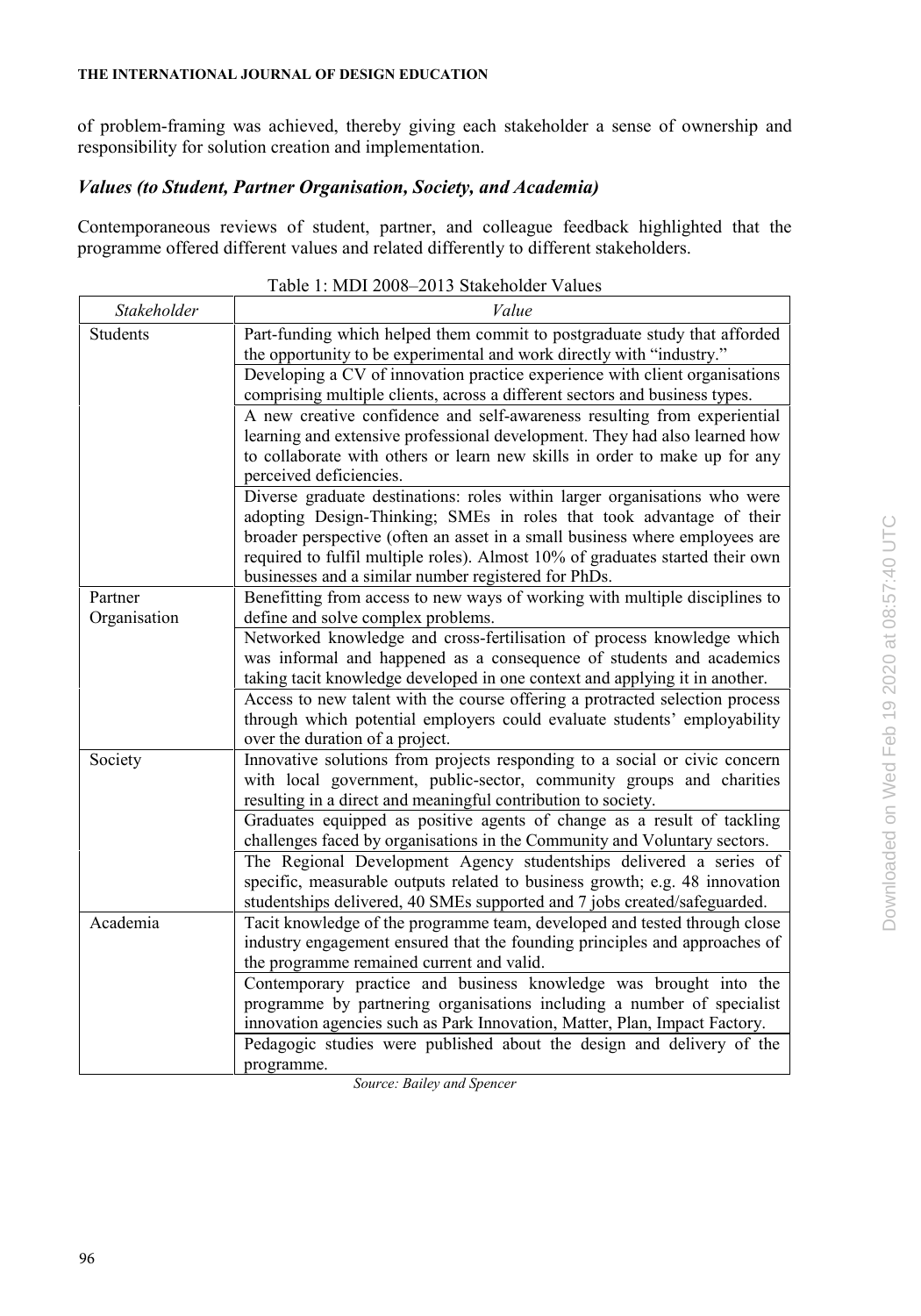# *Programme Deficiencies*

In Design Thinking, the value to be gained from testing a prototype is only truly realised if the testing is honest and critical. In the same way that the students were encouraged to prototype their ideas, externalise them, trial and refine them, we recognised that each iteration of the programme offered an opportunity for improvement based on collective critical reflection. Over the period 2008–2013, there were aspects of the programme that did not work as well as the team had intended. These offered a platform for future development.

The programme failed to engage with technology-futures in a meaningful way. The aim had been to introduce students to newly emerging technological developments in a way that would enable them to conceptualise future solutions taking advantage of breakthrough or far-horizon technologies. This did not happen, partly because the nature of the partners' projects did not offer this scope, and partly because staffing restrictions within the Engineering Faculty limited the breadth (but not quality) of knowledge coming into the curriculum.

The Context modules were exclusive to those students who had not studied the particular subject as undergraduates. Each student took only two of the three modules, and this was unhelpful to overall cohort cohesion and proved difficult to administer when students did not see themselves as fitting neatly within any one disciplinary "box." In fact, it was counterintuitive to them when the declared purpose of the programme was to promote multidisciplinary collaborative working.

"Weaker" students tended to exploit the pass/fail assessment, and whilst there was peer assessment within the final semester assignments, this was not formalised and resulted in some students "coasting" and taking advantage of other students' efforts. It should be emphasised that this happened in very few instances but was, nonetheless, a concern.

In spite of an assessment design that was intended to promote experimentation, project outputs were not always as ambitious as we would have hoped. Whilst assessment plays one part in driving behaviour, there are multiple other factors at play: topic, client ambition, constitution of the team, etc. In contrast with the view expressed by students about the value of working with smaller organisations where their work had more potential impact, it was clear that the larger the organisation was, the greater the client ambition and the more adventurous the student response.

The need to provide a pipeline of project partners and briefs meant that projects were purely opportunistic in the way that they were framed; they were not driven by, or contributing to, any specific research agenda beyond the general pursuit of knowledge regarding the pedagogy and practices of multidisciplinary innovation.

The methodologies employed within the projects were very free-form and not often rigorously theoretically anchored: this helped projects progress swiftly and encouraged the development of exciting, sometimes unexpected, approaches. At this time, the programme team did not view the programme as a research site; they were not equipped to capture all that was going on or methodical in translating this into their own published methods. This was a missed opportunity.

# **Part 3: Multidisciplinary Innovation 2013–2017**

# *A Changing Context*

Additional to the values and deficiencies previously reported, in December 2011 two reports outlined the UK government's design priorities, initiatives, and the actions considered necessary to support research and innovation for economic growth (Design Council, 2011; UK Government, 2011). Taken together, they revealed three trends significant to the role and value of design in multidisciplinary innovation: 1, Design supports economic growth and social improvement through two distinct and discrete roles - a facilitatory leadership role of adopting designerly attitudes and approaches and the executional role of designers designing; 2, There is a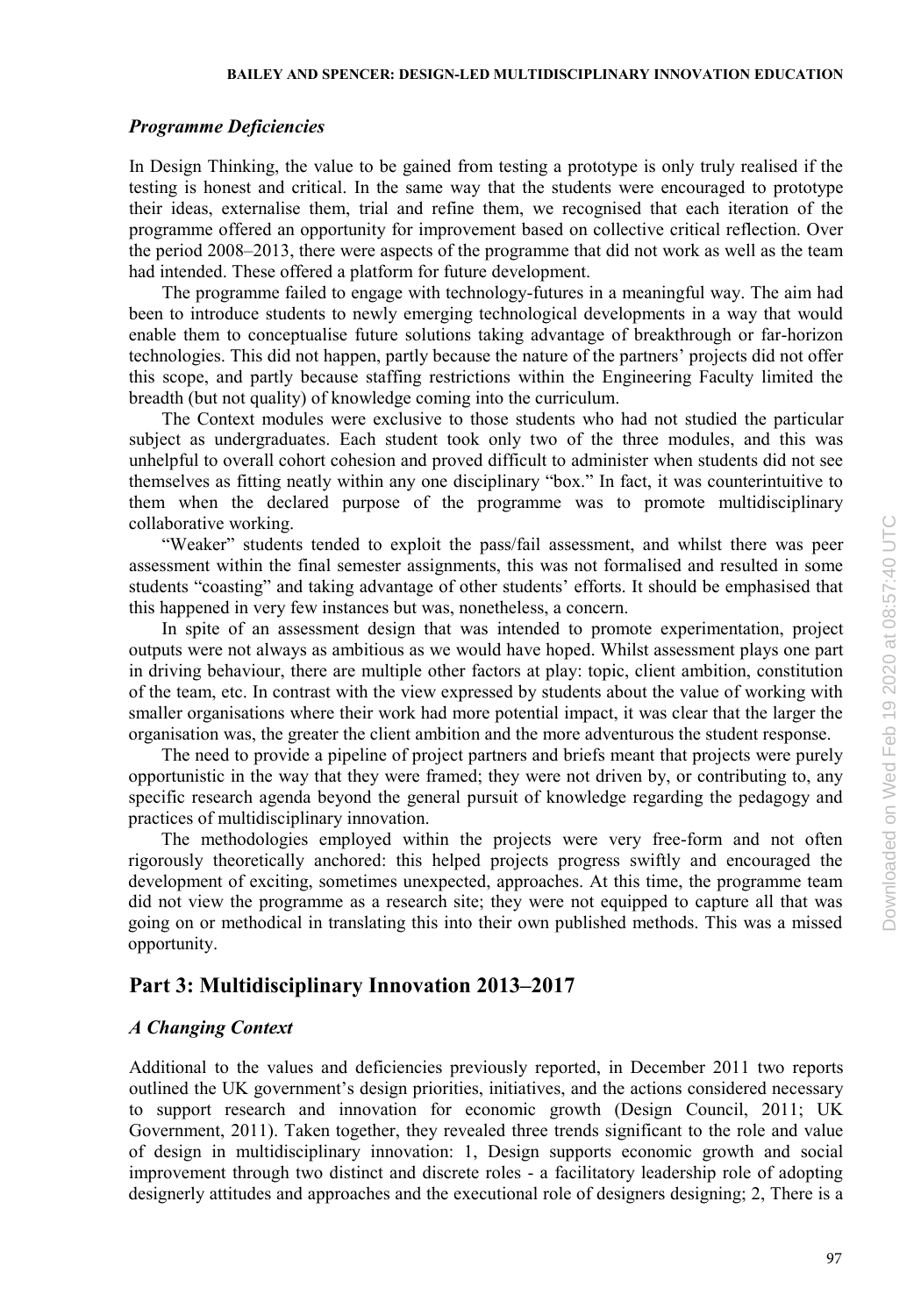need for greater understanding about, and utilisation of, design-led approaches to support economic growth and social transformation; 3, There is a lack of knowledge and practice understanding about how to utilise diverse networks to leverage distributed creativity and intelligence.

In response to these trends and our critique of the programme, a second iteration of MDI was developed and validated. This version was based on the standpoint that multidisciplinary designled approaches can lead a multi-stakeholder network to develop a common purpose and collective vision through the exploration of project challenges and that this will lead to greater potential for positive change by design.

## *The Programme Redesigned*

Three significant changes distinguished the redesigned programme: (1) a move from 'Design (discipline) led' to 'design-led' (as a set of values, behaviours, activities and resources) multidisciplinary innovation; (2) a more mature relationship with external collaborators, which moved the approach to projects from consultative to co-creative (Bailey, Aftab and Smith 2015); and (3) a recognition of the value of the programme as a research site through which the team could investigate both pedagogic and practice issues. The aim of the programme remained the same, as did established elements of environment and practice.

In response to the changing contextual factors and the critique presented in Part 2, the programme structure, content and assessment strategy were all modified. The programme name was changed; market research indicated that business graduates were put off by the word 'design' in the title. This, together with the move away from 'Design (discipline) -led' encouraged the team to rename the programme MA/MSc Multidisciplinary Innovation (the MDI acronym and brand still just about worked). The purpose and ethos of the programme remained the same.

#### *Programme Structure*

The new structure (Figure 3) was created to deliver an enhanced curriculum through four knowledge strands: Planning and Professionalism (core business knowledge), Self and Community (reflective practice and team dynamics), Science and Technology Futures (emerging science and technology), Methods and Communications (designerly approaches to research and facilitating innovation). These strands effectively replaced the 'context modules' but were core to all students and ran through project modules providing an integrated learning experience, with projects the 'laboratory' within which theory was put to the test. Whilst each project remained un-graded, the Portfolio of Practice assignment for each module was now graded. Again, the focus of the Portfolios of Practice was very much on establishing reflexivity but with greater emphasis being placed on students' abilities to tie their own and their teams' practice back to the underpinning theory.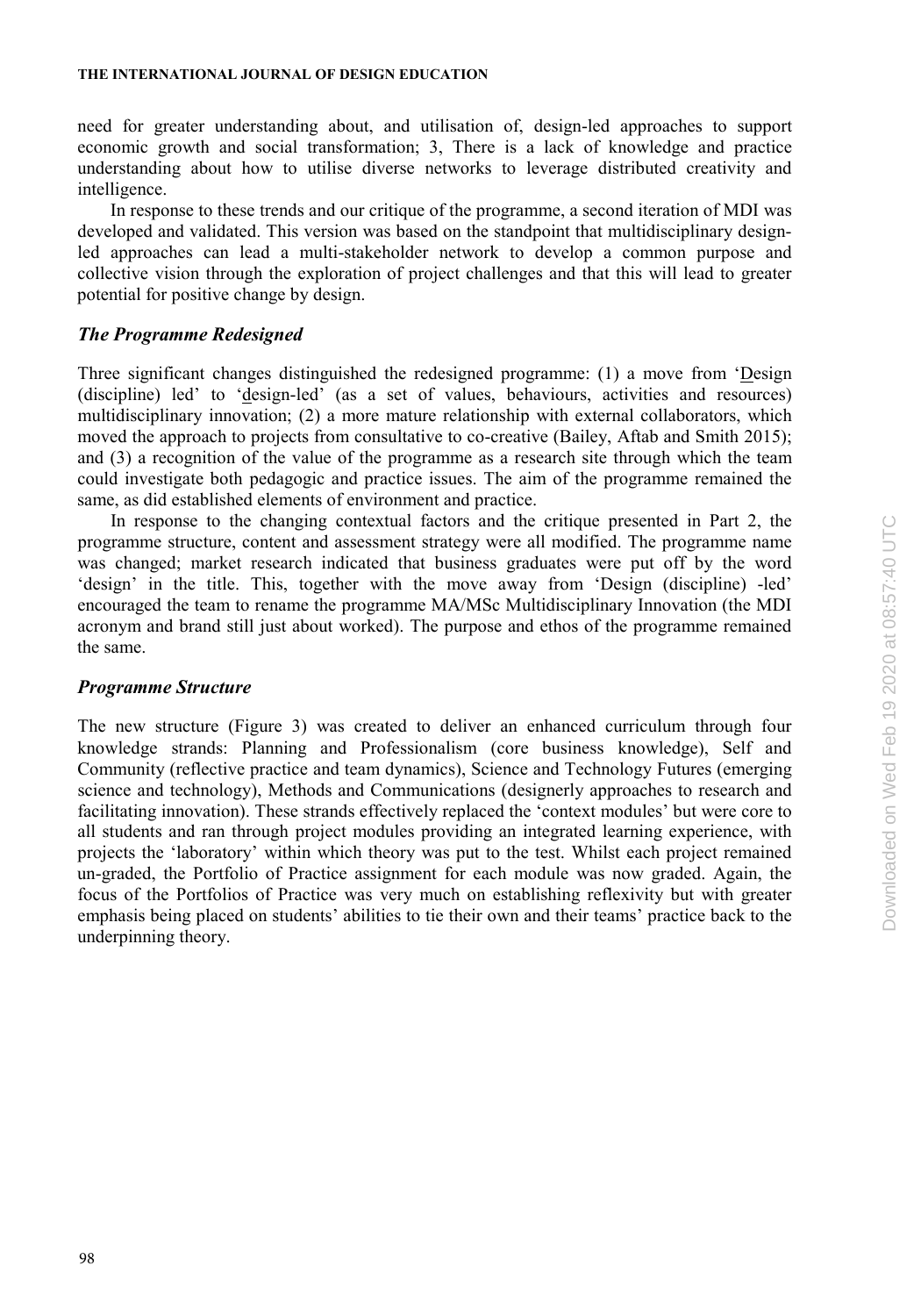

Figure 3: The 2013 Programme Structure *Source: Bailey and Spencer*

# *The Emergence of Integrated Academic Practice:*

Through this structure, a model of Integrated Academic Practice (IAP) emerged and was refined (Bailey and Smith, 2016). It suggests that project-based activity with external partners can offer a situation that promotes high-quality, pedagogically sound, 'authentic' learning, whilst offering a research site from which to gather data and validate new knowledge (Figure 4). In order to take full advantage of IAP, projects need to be established with clear scope that acknowledges the importance of research as well as the desired innovation outcomes and associated learning. Furthermore, a number of resources and conditions need to be in place to take advantage of the opportunities presented by IAP.



Figure 4: A Model of Integrated Academic Practice *Source: Bailey and Smith 2016*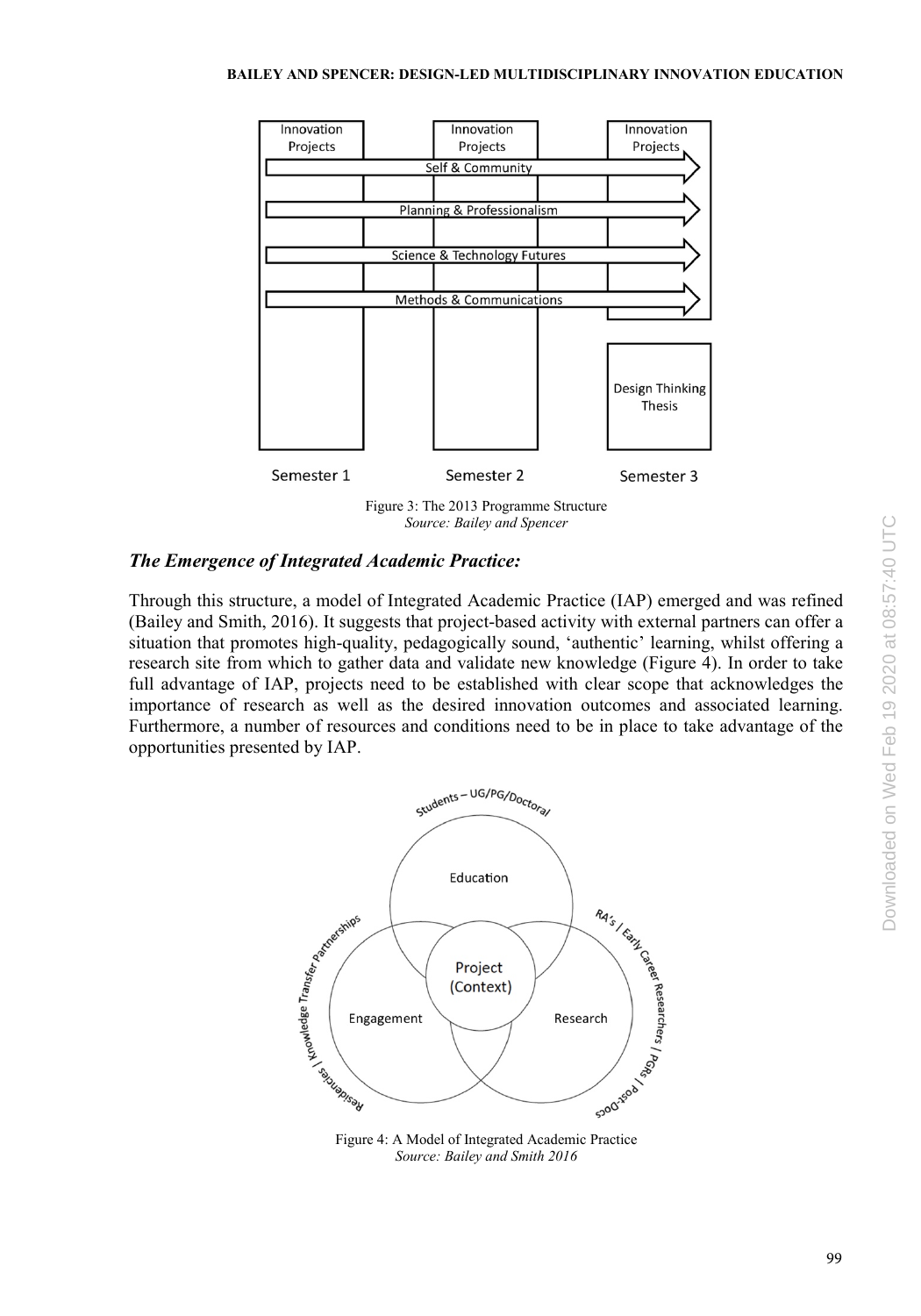One such resource is the Innovator in Residence (IiR). The team saw that a number of student projects fell short of delivering their true potential to partner organisations due to a lack of available, appropriate university or partner resource. As the students moved on to their next project, partners were left with a glimpse of a better future, but no resource with which to help them achieve it. The role of IiR was conceived to provide this capacity and a practice-based resource that would give both the project implementation and the research potential greater reach. The IiR role provides an opportunity for MDI graduates to remain with the programme team, supporting projects whilst establishing their own professional practice and receiving mentorship from the academics. In turn, the IiRs help mentor the incumbent MDI students. In this way, the IiRs have become an invaluable connecting-tissue in the community of practice that the programme has sought to cultivate. A significant beneficial outcome of engaging IiRs is that the incumbent students can see the fruits of their work starting to manifest in implemented strategy and delivering meaningful change within organisations. When surveyed, graduates suggested "[They] showed me how valuable my work in the team was, no matter what my grades were. I think they really helped me to see MDI as a job, and not as a course, and to an extent, to value my projects output and outcomes, instead of my grades, which I believe helped me to grow and become a professional instead of being just a student. I felt purposeful and useful." And "[It created a] sense of pride when they would come ask us for stuff around our projects that they were now working on, I think having a staff-member ask your opinion and knowing it's having an input on what they're doing boosts your confidence".

#### *Critique*

This iteration saw a further sixty-seven students engage with over fifty different organisations, from the smallest local charities to global Fortune 500 corporations.

### *Values (to Student, Partner Organisation, Society, and Academia)*

Again, a review of contemporaneous student, partner and colleague feedback and mandatory institutional programme monitoring documentation identified that similar benefits carried forward from the first iteration of MDI, but highlighted additional values to the different stakeholders (Table 2).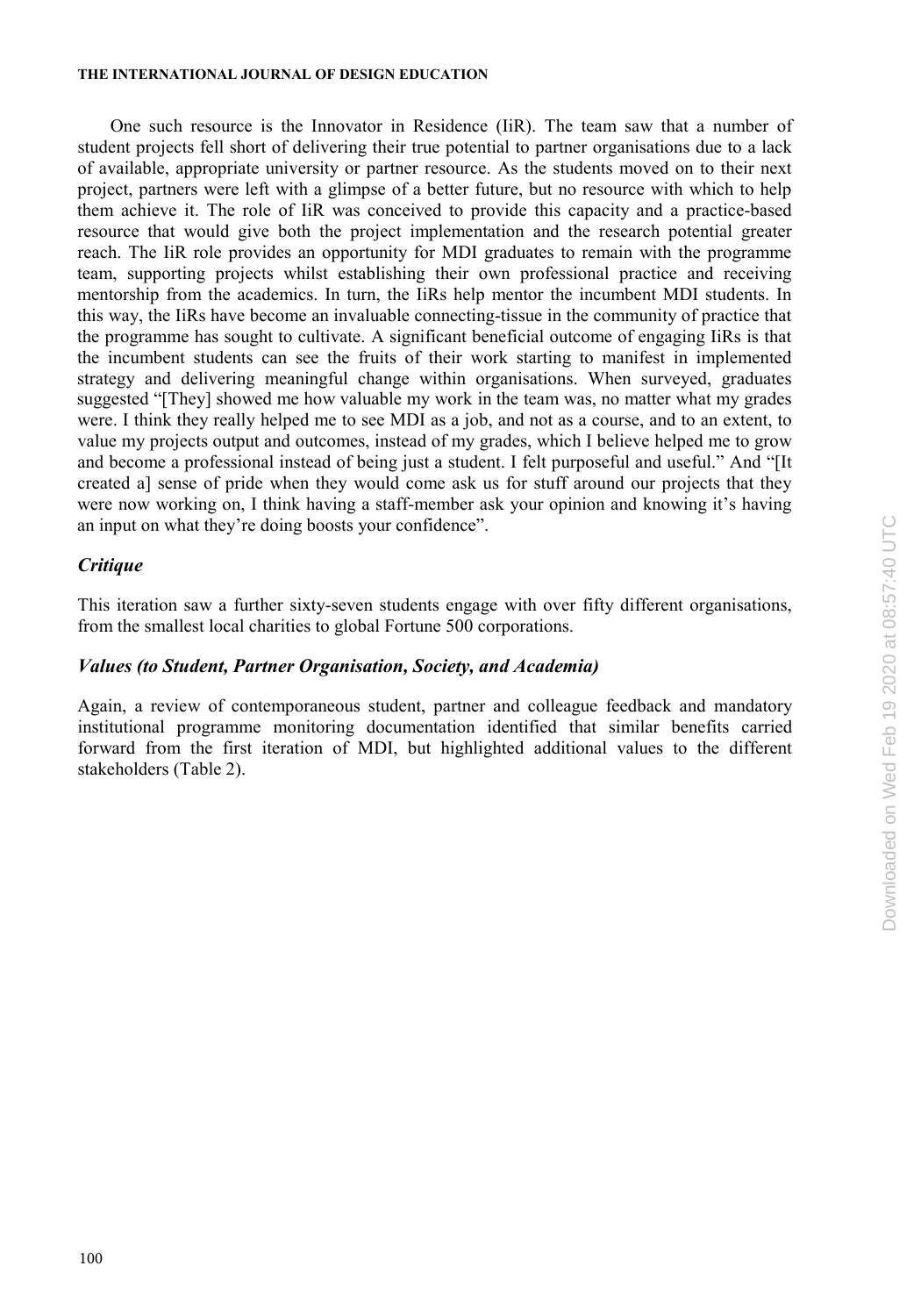| Stakeholder             | Value                                                                                                                                                                                                                                                                                                                                                                                        |
|-------------------------|----------------------------------------------------------------------------------------------------------------------------------------------------------------------------------------------------------------------------------------------------------------------------------------------------------------------------------------------------------------------------------------------|
| <b>Students</b>         | Diverse projects allowing appreciation of underpinning theories and core<br>values of what they were learning, independent of context and application.<br>Making a difference with smaller not-for-profit organisations. Students felt<br>that they were helping real people through real projects thereby developing                                                                        |
|                         | their "Designerly Purpose" (Bailey, Aftab, and Duncan 2014).<br>Global perspective gained by projects with multinationals, which helped<br>them see their potential within the context of a world-stage.                                                                                                                                                                                     |
|                         | IiRs as "staff who valued our opinions and ideas."                                                                                                                                                                                                                                                                                                                                           |
| Partner<br>Organisation | Partnerships built over time allowing longitudinal suites of projects<br>developing knowledge-creation and staff-development (through engaging<br>with design-led practice). This afforded the programme team to be proactive<br>in sharing emerging knowledge (Bailey, Aftab, and Smith 2015).                                                                                              |
|                         | Innovators in Residence who provided opportunities to develop and execute<br>projects and embed design-led practices in organisations.                                                                                                                                                                                                                                                       |
| Society                 | Social innovations delivered through responsible innovation projects with<br>charities, not-for-profits and larger, commercial, organisations.                                                                                                                                                                                                                                               |
|                         | A Responsible Innovation position as a set of guiding principles in all<br>projects ensuring that the purpose of innovation, whatever the context,<br>should be about delivering positive societal change (Bailey, Spencer, and<br>Sams 2016).                                                                                                                                               |
| Academia                | The collective research thrust of the programme team was brought together<br>to form a Design-led Responsible Innovation Practice Research group,<br>addressing the questions: How can we promote design-led responsible<br>innovation within organisations as a driver of positive change? What<br>knowledge, methods, tools, attitudes, behaviours, structures, education are<br>required? |
|                         | The research capacity of the group grew, initiating 7 PhD studies, engaging<br>a number of Research Associates through specific funded projects.                                                                                                                                                                                                                                             |
|                         | A research partnership between the Business and Design Schools emerged,<br>recognising a convergence in interest surrounding the relationship between<br>design-led approaches and entrepreneurial leadership.                                                                                                                                                                               |
|                         | Partners have shared contemporary practice, knowledge and know-how as<br>well as contextual market knowledge thereby helping maintain currency of<br>programme knowledge and formation of the Responsible Innovation<br>position.                                                                                                                                                            |
|                         | Collectively, between 2013 and 2017, the team published 21 papers and<br>articles relating to both disciplinary (or multidisciplinary) practice<br>knowledge and pedagogy.                                                                                                                                                                                                                   |
|                         | The team's design-led multidisciplinary practice and IAP approaches were<br>adopted as central methodologies in three collaborative research<br>programmes: AHRC Creative FUSE NorthEast and ERDF Creativity Works<br>(total combined value c£4m) and ESIF Horizon 2020 International GETM3<br>programme (c $\in$ 1m).                                                                       |

Table 2: MDI 2013 – 2017 Stakeholder Values

*Source: Bailey and Spencer*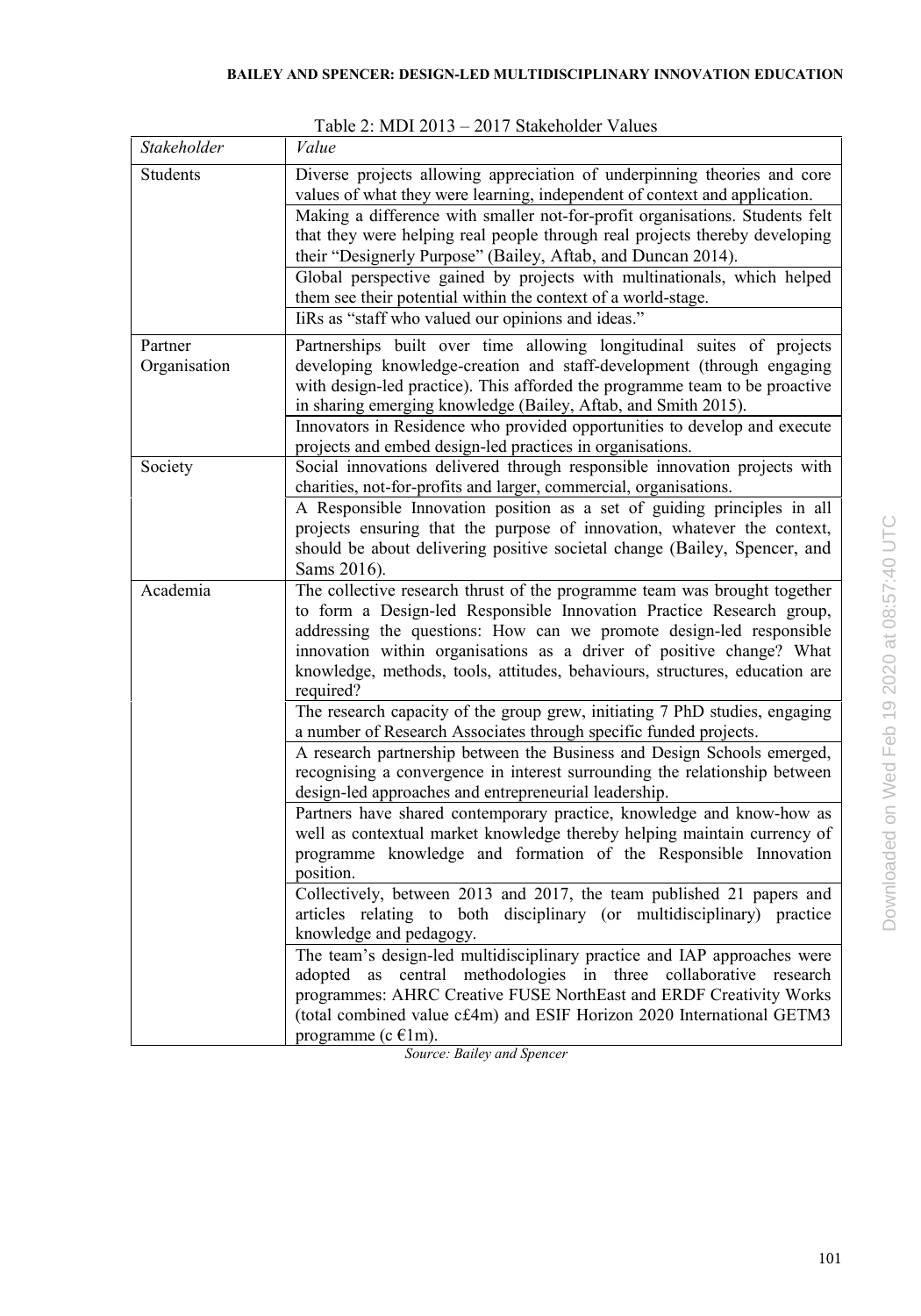#### *Programme Deficiencies*

An honest critique of MDI 2013–17 revealed certain deficiencies from which, again, to develop the programme further.

"Technology Futures" remained a difficult area. The team concluded that the scope of technological advances is so diverse that it is not possible to deliver a coherent and timely curriculum that has relevance to the ongoing projects. It is most beneficial to bring in expertise on a project-by-project basis.

Projects occasionally became process-driven and lacked spontaneity and drive leading to some 'safe' solutions where students took comfort in the activity of pre-prescribed methods, planning and team organisation than confront the ambiguity and uncertainty presented by the subject of the project. This led to wasted time and 'safe solutionism' when the project deadline loomed. This could be attributed to a greater emphasis on, and availability of, contemporary theory as more literature was published in this space and general awareness of Design Thinking in business, and on-line tools to support it, emerged. The academic attainment of students joining the programme during this period was also higher, and a more theoretically grounded curriculum was delivered resulting in students taking a more academic approach in some projects. This was simultaneously beneficial and disadvantageous because it is important to maintain a balance between desk-based research and the sort of generative, practice-based activity that encourages learning through failure and stimulates genuine breakthrough innovation – this was seen to be missing is some projects.

In contrast with this concern, external stakeholders and partners were very enthusiastic in their praise of the students and their work: they appreciated the depth and variety of thinking. The programme has failed to communicate the many great stories emerging from this work.

Tim Brown, suggested that T-shaped individuals were not "jacks of all trades" and yet the MDI programme in this period became, in some respects, all things to all people. Whilst this could be an asset, it affected the clarity of message that the programme was able to project and therefore the students and businesses it was able to attract.

# **Part 4: Multidisciplinary Innovation 2017 Forwards**

### *A New Context*

In response to emerging trends and our critique of Multidisciplinary Innovation practice and education, a third version of the programme was developed based upon the premise and promise of design-led multi-disciplinary *responsible* innovation practice.

The Design Council's response to the UK government's Industrial Strategy Green Paper, "Design: Delivering a new approach to growth," was influential. This presented a Growth Blueprint that aimed to deliver resilient, inclusive and sustainable growth by providing a designled bridge between initial ideas and innovation (Design Council 2017; UK Government 2017). Simultaneously, Innovate UK, the UK government's innovation agency, started funding earlystage design interventions through "strategic design" as a means to guiding the innovation journey. Both reinforced MDI's next iteration.

The emergence of "responsible innovation" (RI) as a fundamental principle of MDI and the programme's research into what it is (Bailey, Spencer, and Sams 2016) and how to teach it (Spencer et al., 2017) introduced a new set of contextual considerations. Taking a responsible innovation perspective does not have to be at odds with design-led agency for economic growth or those enabling societal transformation and citizen empowerment. Owen, Bessant, and Heintz (2013, 27) set the context for RI: "innovation has not only produced understanding, knowledge, and value (economic, social, or otherwise), but also questions, dilemmas, and unintended (and sometimes undesirable) impacts."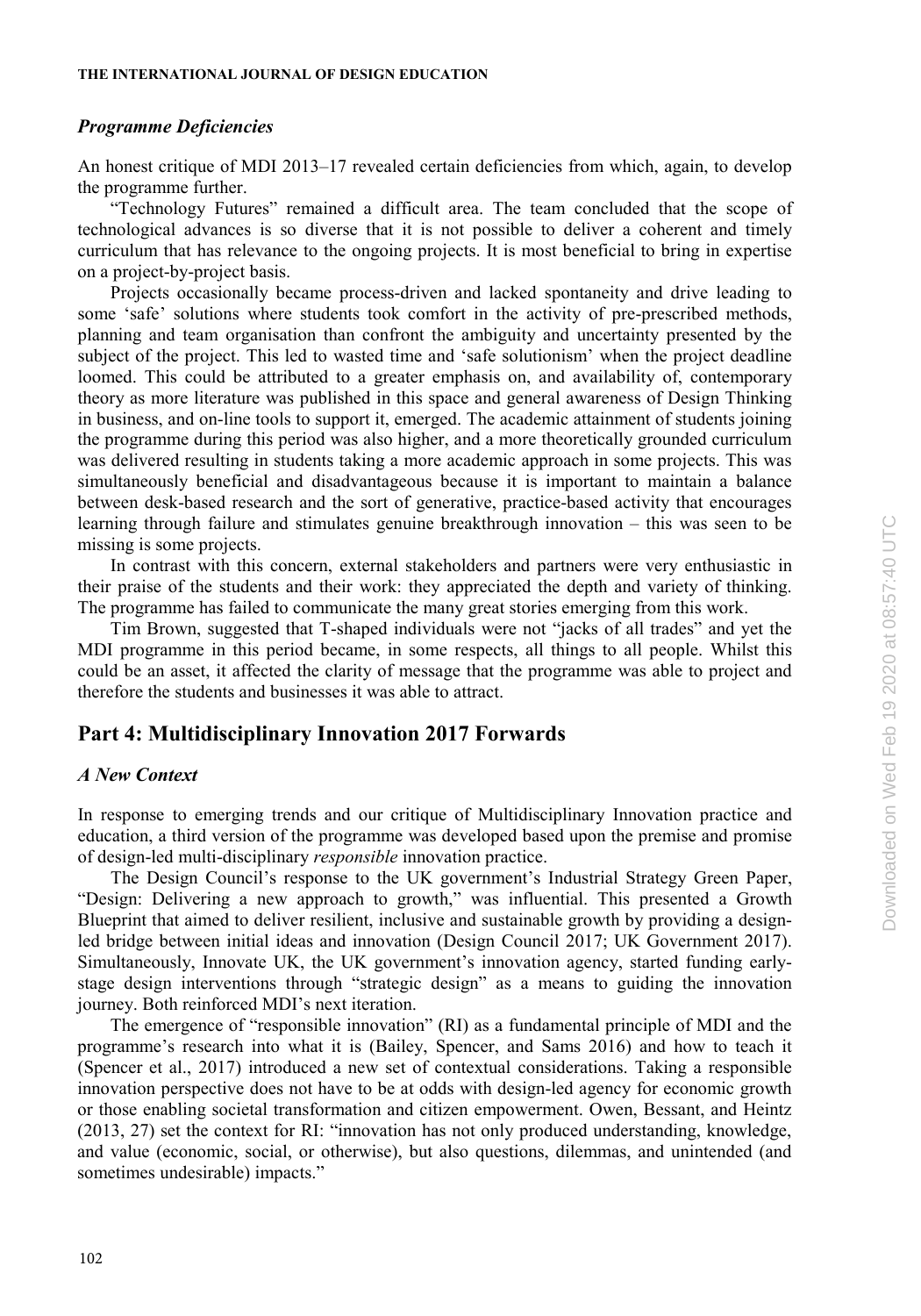Collectively, these drivers reveal a number of trends significant for the role and value of design-led multidisciplinary innovation: 1) an inclusive early-stage design-led approach can help define appropriate targets of responsible innovation and explore the rights and roles of the public within them; 2) inclusive early-stage design-led approaches can also inform strategic decision making by developing, with a multi-stakeholder-network, an understanding of innovation impacts and potential consequences; and 3) the facilitatory role of design can be usefully deployed to provide a bridge between early ideas, stakeholders and different, potentially competing, agencies.

# *The Programme Redesigned*

The IAP model allows the programme to be more explicit about the research that is conducted through the students' participation in challenge-focused, innovation-seeking projects, intelligently situating academic expertise, funded research engagement, and active student learning with the priorities of external businesses and communities as the basis for research that explores approaches to inclusive front-end innovation. It highlights the reciprocal values that benefit students, partners, society, and academia in project-based knowledge co-creation and sharing. Focussing on RI has not limited the scope of project partners or project topics but, rather, added a particular lens through which the programme can seek to support organisations and communities to develop resilience through establishing the capabilities to respond to challenging situations by scoping and defining new growth opportunities using design-led practices.

# *Structure*

This latest iteration of the programme is a collaboration between Northumbria University's Schools of Design and Business and is located in an off-campus design business centre. Students enrol from any disciplinary or professional background to work in a research and innovation consultancy-style learning environment. RI capabilities are developed through a number of core programme principles that capitalise on: connected strategic projects with partner organisations, communities and networks; a community of practice with purpose under the guise of the designled RI practice research group, which provides a safe environment and common-language for practitioners and researchers; the creativity of a connected and networked core multidisciplinary team; utilisation of compelling practice outputs to drive ambition and foster co-creation amongst diverse groups; valuing project outputs as data in order to develop strategy to support social and organisational transformation (Spencer et al. 2017).

The new programme structure is directly derived from the IAP model, using three integrated modules, each of which hosts a specific macro research question whilst simultaneously providing a framework within which co-creative, externally connected projects are undertaken. These projects, undertaken in teams, are conducted alongside academics, IiRs and researchers; generate knowledge about the project stakeholders' immediate and future challenges; and produce strategic insights and assets (designs for products, systems, services, strategic plans, etc.) (Figure 5).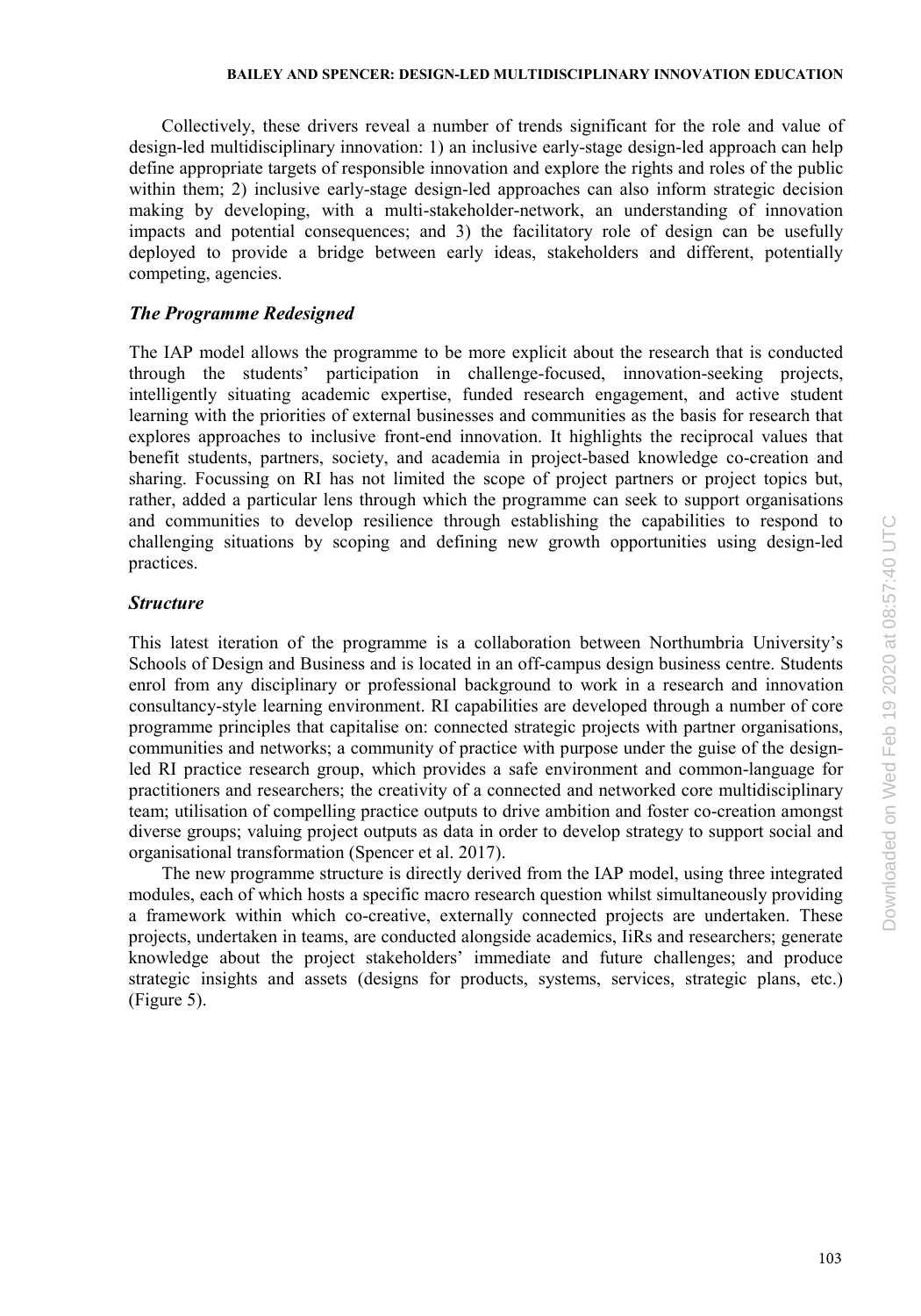

*Source: Bailey and Spencer*

Module One, "Design-led Innovation Practice," explores the research questions: "How does the multidisciplinary entrepreneurial professional develop?" and "What approaches, methods, and tools enable effective networked responsible innovation practice?"

Module Two, "Strategic Innovation Practice," explores the research questions: "How does the multidisciplinary entrepreneurial professional lead within organisations and communities?" and "What knowledge and advanced approaches support networked responsible innovation practice to deliver strategic value?"

Module Three, "Responsible Innovation Practice," explores the research questions: "How does the multidisciplinary entrepreneurial professional position them self reflexively within a global perspective?" and "Does networked responsible innovation practice enhance resilience by leading strategic organisational transformation and is this an effective and democratic methodology for producing an understanding about how to address global challenges?"

The new programme is designed to develop specific innovation practice capabilities, generate the creative confidence to design and facilitate co-creation, and enhance the employability of graduates.

# *Critique*

The latest iteration of the programme has only been delivered for one cycle and a thorough critique at this stage would not be possible. In addition, a major research programme, Creative Fuse North East (CFNE), played a significant part in the students', and academics', practice through this presentation (Creative Fuse North East 2017). This allowed the students to engage very closely with micro-SMEs and independent professionals, allowing their work to deliver significant impact for the beneficiaries.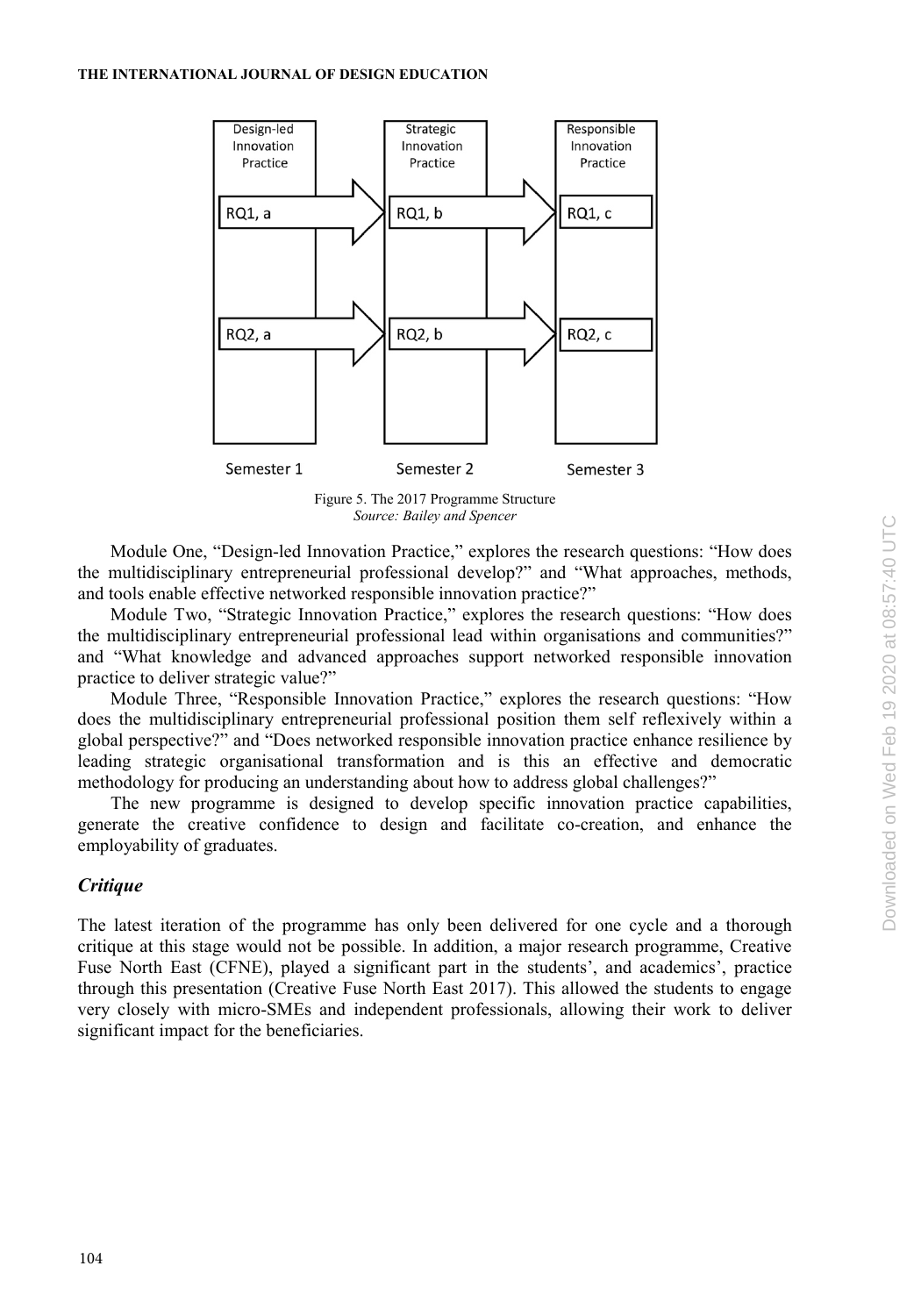# *Values (to Student, Partner Organisation, Society, and Academia)*

Table 3 presents early indications of value for the stakeholders derived from this latest iteration of the programme.

| Stakeholder  | Value                                                                                                                                                                                                                                                                                                                                                                                                                                                           |
|--------------|-----------------------------------------------------------------------------------------------------------------------------------------------------------------------------------------------------------------------------------------------------------------------------------------------------------------------------------------------------------------------------------------------------------------------------------------------------------------|
| Students     | Direct impact on small enterprises that they supported and feeling<br>simultaneously trusted and valued to advise, but equally supported by<br>academics and, especially, Innovators in Residence.                                                                                                                                                                                                                                                              |
|              | Some, very high achieving, students also felt a clear sense of being a valued<br>member of a research community.                                                                                                                                                                                                                                                                                                                                                |
| Partner      | Co-creation and strategic nature of engagement, together with time to focus                                                                                                                                                                                                                                                                                                                                                                                     |
| Organisation | on their future situation rather than the immediate present needs (this<br>observation relates to the CFNE beneficiaries)                                                                                                                                                                                                                                                                                                                                       |
|              | Networked knowledge and expertise provided by engagement with the MDI<br>community of practice.                                                                                                                                                                                                                                                                                                                                                                 |
| Society      | Whilst it is too early to draw any direct conclusions in this regard, the<br>purpose of the CFNE programme was to drive economic growth in the<br>region through developing and deploying innovation capability and capacity<br>enhancing interventions MDI students, academics, researchers and IiR were<br>involved in delivering support to 21 different enterprises through this<br>programme. Initial independent evaluation of the results is favourable. |
| Academia     | As a direct result of the work conducted through the CFNE programme the<br>team's practice and research has been focussed on developing rapid<br>responsible innovation readiness and support activities. This has laid<br>foundations for further publication and bidding activity which will see an<br>adaptation of the approaches developed through CFNE being deployed by<br>the team with enterprises in Armenia.                                         |
|              | During this period, a further dimension of the team's practice matured and<br>was published. This identified certain value-frames within which<br>engagement with design-led responsible innovation practice delivered<br>through IAP present value to partnering organisations.                                                                                                                                                                                |

Table 3: MDI 2017 Stakeholder Values

*Source: Bailey and Spencer*

# *Programme Deficiencies*

Again, with only one cohort through the new programme, it is unwise to draw many conclusions. One observation that will guide the team as the programme matures is that, whilst academic attainment remains very high, the nature of the final semester assessment may be too complex and requires some revision. The team will continue, as they have through the life of the programme, to view each presentation of the programme as an iteration to be treated as a prototype in testing, to critically reflect upon its delivery and dynamically adapt it to address emerging situations and opportunities.

# **Conclusion**

This article presents and reviews the development of a single postgraduate programme to consider the critical elements required to deliver Design Thinking education. From inception, the programme was concerned with developing graduates who could drive innovation by delivering creativity in business through multidisciplinary projects. To fulfil this ambition, the academic team, rather than teaching about Design Thinking, sought to establish the environment, curriculum, theoretical scaffolding, pedagogic devices, and project collaborations that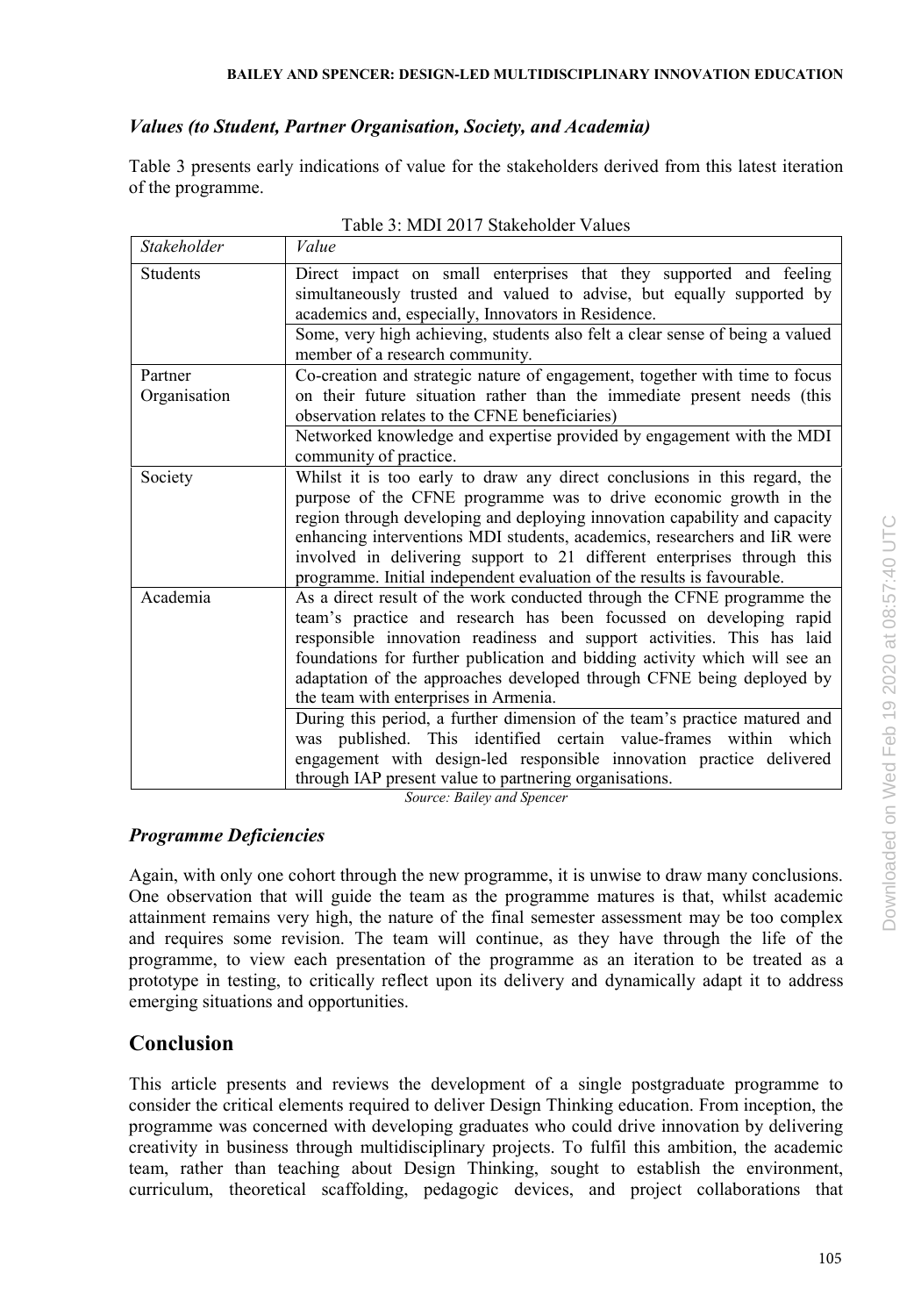encouraged Design Thinking practices and behaviours. In this regard, the programme aligns to Kimbell's (2011) definition as it establishes Design Thinking as a cognitive style and as an organisational resource to its project collaborators.

This review has shown that, by delivering an offer that is different and distinctive from other commercial and support services, education can simultaneously establish the capabilities in its students that support Design Thinking practices and behaviours and act as a project partner to a variety of external organisations. There are three components that appear to have been important in this regard: 1) resource (academics, Innovators in Residence, researchers, and students) and management of that resource to coordinate with external stakeholders in order to engage with, and attempt to better appreciate, complex situations; 2) the agenda to develop knowledge about design-led approaches to responsible innovation through practice-based generative research, supported by an independence from client objectives and deliverables; and 3) remaining adaptive to political, socio-cultural, and economic factors in order to frame the dynamics of complex situations, thereby grasping the difficulties, conflicts, and opportunities experienced by all stakeholders.

The critical review presented in this article highlights some of the challenges of establishing Design Thinking practices and behaviours amongst a cohort made from multiple disciplines, where individuals have diverse prior learning experiences and expectations. One such challenge relates to recognising when individuals, groups, or the entire cohort begin conceptualising Design Thinking as a procedural, step-by-step approach to solving any problem. In-project coaching and formalised review sessions are mechanisms that develop reflexivity and encourage practitioners to continually question what they are doing and why they are doing it. Attempting to avoid a codified facsimile of a design process, the programme seeks to nurture creative confidence. Whilst addressing a given project situation, this relies on creating an environment that encourages exposure to, and experimentation with, multiple approaches and a fluidity of accessing, adopting, and adapting design method resources.

Further research to understand if the institutional, regional, and national factors that have helped shape this progamme are evident in other programmes that seek to teach Design Thinking is required. However, what this study has shown is that paying close attention to the relevance of an educational programme to its various stakeholders and understanding the policies and trends that influence those stakeholders can enable a heightened understanding of the context within which the programme must operate. Viewing the creation and presentation of the programme as an exercise in "Critically Reflective Design Thinking" creates a mind-set that ensures that the programme team are continually mindful of the changing context, and coupled with close external partnerships, this ensures relevance and currency of the curriculum to its context. In each manifestation of the programme, the team has tried to bring forward the most effective aspects of the previous one and use these as a platform for iterative development responsive to changing contextual factors. As such, the programme is never fixed and will continue to adapt and grow.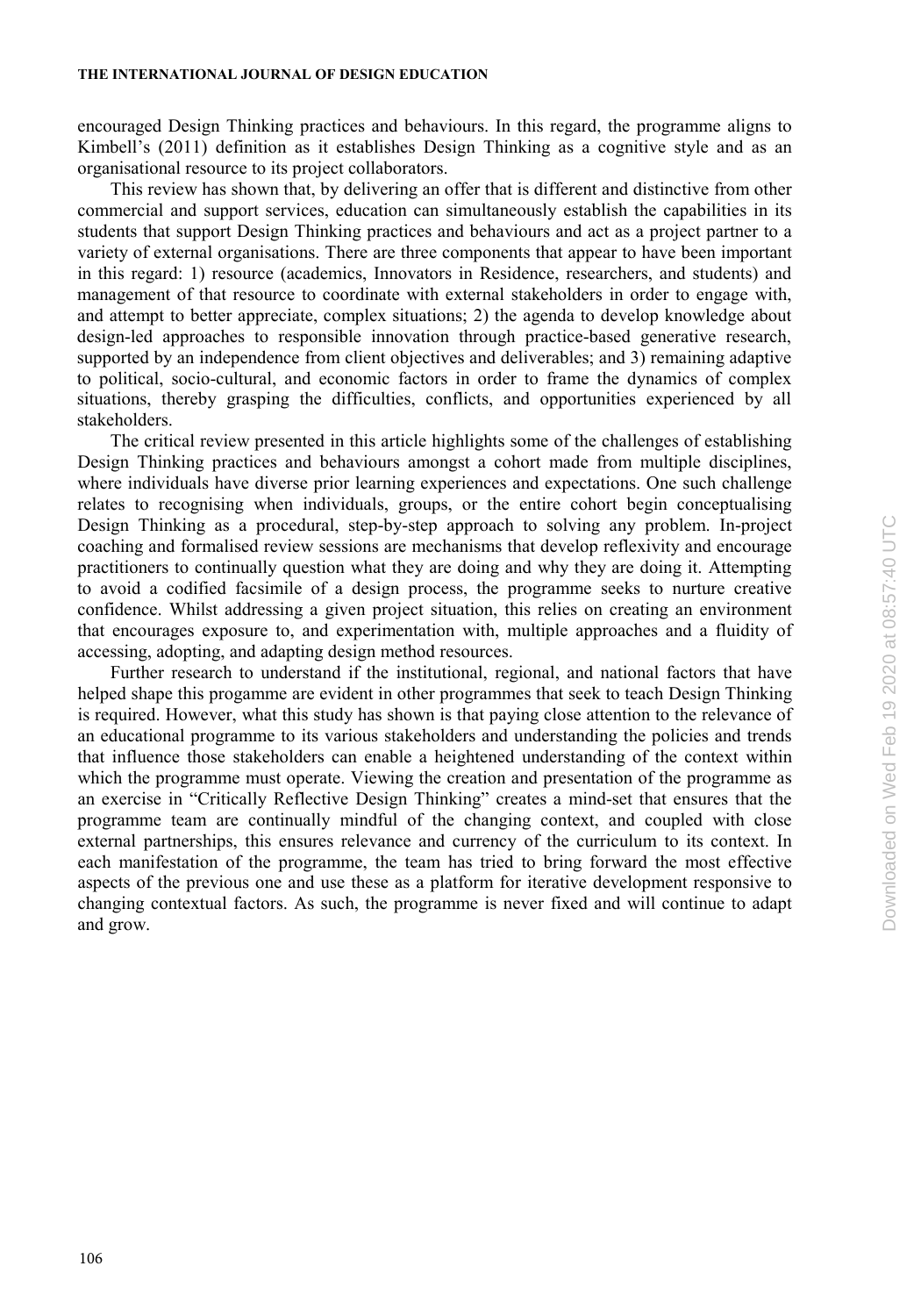# **REFERENCES**

- Bailey, Mark, and Neil Smith. 2010. "Safe Environments for Innovation-Developing a New Multidisciplinary Master's Programme." In *DS 62: Proceedings of E&PDE 2010, the 12th International Conference on Engineering and Product Design Education - When Design Education and Design Research Meet…,* edited by C. Boks et al., 60–65. Strathclyde: The Design Society Institution of Engineering Designers.
- Bailey, Mark, Neil Smith, and Mersha Aftab. 2013. "Connecting for Impact: Multidisciplinary Approaches to Innovation in Small to Medium Sized enterprises (SMEs)." In *FormAkademisk - Research Journal of Design and Design Education 5 (2),* edited by Liv Merete Neilsen, 1863–76. Oslo: DRS//Cumulus.
- Bailey, Mark, Mersha Aftab, and Trevor Duncan. 2014. "New Design is Bigger and Harder-Design Mastery in a Changing World." In *DS 78: Proceedings of the 16th International conference on Engineering and Product Design Education (E&PDE14), Design Education and Human Technology Relations,* edited by Erik Bohemia, 443–48. Strathclyde: The Design Society Institution of Engineering Designers.
- Bailey, Mark, Mersha Aftab, and Neil Smith. 2015. "Hidden Value-Towards an Understanding of the Full Value and Impact of Engaging Students in User-Led Research and Innovation Projects Between Universities and Companies." In *Proceedings of the 3rd International Conference for Design Education Researchers*, edited by Erik Bohemia, 290–307. Helsinki: Aalto University.
- Bailey, Mark, and Neil Smith. 2016. "Making it Work; Integrated Academic Practice." In *Proceedings of 20th DMI: Academic Design Management Conference; Inflection Point: Design Research Meets Design Practice,* edited by Erik Boya, 2346–63*.* Boston: The Design Management Institute.
- Bailey, Mark, Nicholas Spencer, and Phil Sams. 2016. "What on Earth is Responsible Innovation Anyway? – Making it Happen." In *DS 83: Proceedings of the 18th International Conference on Engineering and Product Design Education (E&PDE16), Design Education: Collaboration and Cross-Disciplinarity,* edited by Erik Bohemia, 234–39. Strathclyde: The Design Society Institution of Engineering Designers.
- Brown, Tim. 2009. *Change by Design: How Design Thinking Creates new Alternatives for Business and Society*. New York: Harper Collins.
- Boud, David, Ruth Cohen, and Jane Sampson. 2014. *Peer Learning in Higher Education: Learning From and With Each Other*. London: Routledge.
- Carlgren, Lisa, Ingo Rauth, and Maria Elmquist. 2016. "Framing Design Thinking: The Concept in Idea and Enactment." *Creativity and Innovation Management* 25 (1): 38–57. https://doi.org/10.1111/caim.12153.
- Cox, George. 2005. *Cox Review of Creativity in Business.* London: HM Treasury.
- Creative Fuse North East. 2017 "Exploring Possibility, Connecting Creativity" *Creative Fuse North East.* Accessed June 2, 2019. http://www.creativefusene.org.uk/.
- Design Council. 2011. "Design for Innovation." *Design Council.* https://www.designcouncil .org.uk/sites/default/files/asset/document/DesignForInnovation\_Dec2011.pdf.
- ———. 2017. "Design: Delivering a New Approach to Growth." *Design Council.* Accessed https://www.designcouncil.org.uk/sites/default/files/asset/document/Design%20Council %20Response%20to%20Industrial%20Strategy%20Green%20Paper%202017.pdf.
- Dorst, Kees, and Nigel Cross. 2001. "Creativity in the Design Process: Co-evolution of Problem– Solution." *Design Studies* 22 (5): 425–37.
- Dunne, David, and Roger Martin. 2006. "Design Thinking and How It Will Change Management Education: An Interview and Discussion." *Academy of Management Learning & Education* 5 (4): 512–23. https://doi.org/10.5465/AMLE.2006.23473212.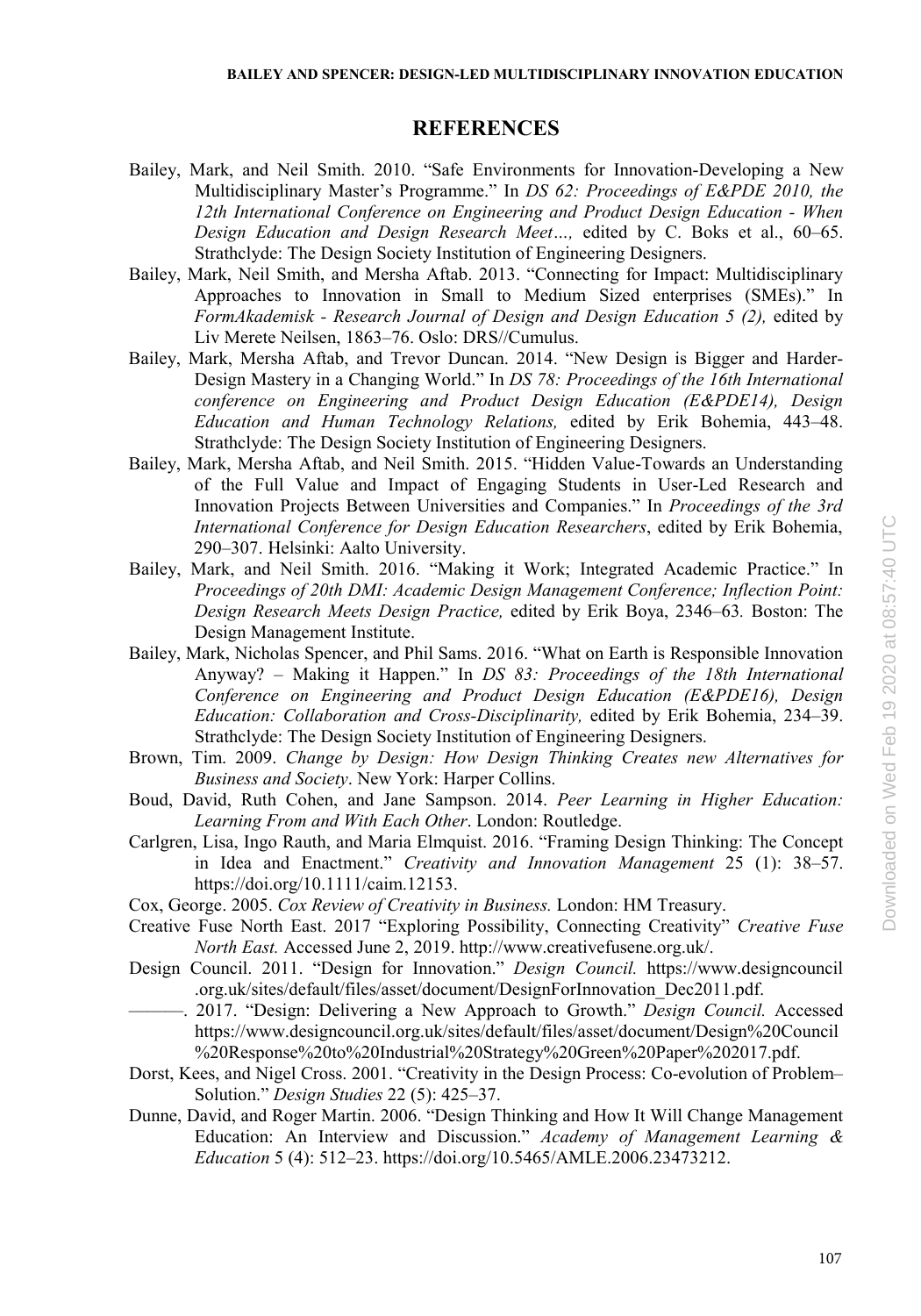- Hasso Plattner Institute of Design. 2018. "Design Thinking Bootleg." *Hasso Plattner Institute of Design*.https://static1.squarespace.com/static/57c6b79629687fde090a0fdd/t/5b19b2f2aa4a 99e99b26b6bb/1528410876119/dschool\_bootleg\_deck\_2018\_final\_sm+%282%29.pdf.
- IDEO, Design for Europe, Nesta. 2017. Designing for Public Services. Accessed February 20, 2018. https://www.ideo.com/post/designing-for-public-services.
- Jen, Natasha. 2017. Design Thinking is Bullsh\*t. https://99u.adobe.com/videos/55967/natashajen-design-thinking-is-bullshit.
- Johansson, Frans. 2006. *Medici Effect: What Elephants and Epidemics can Teach us about Innovation*. Boston, MA: Harvard Business Press.
- Johnson, David W., and Roger T. Johnson. 1987. *Learning Together and Alone: Cooperative, Competitive, and Individualistic Learning*. Upper Saddle River, NJ: Prentice-Hall, Inc.
- Kimbell, Lucy. 2011. "Rethinking Design Thinking: Part I." *Design and Culture* 3 (3): 285–306. https://doi.org/10.2752/175470811X13071166525216.
- ———. 2012. "Rethinking Design Thinking: Part II." *Design and Culture* 4 (2): 129–48. https://doi.org/10.2752/175470812X13281948975413.
- Kemmis, Stephen, Robin McTaggart, and Rhonda Nixon. 2013. *The Action Research Planner: Doing Critical Participatory Action Research*. Singapore: Springer Science & Business Media.
- Leonard-Barton, Dorothy. 1995. *Wellsprings of Knowledge: Building and Sustaining the Sources of Innovation.* Boston, MA: Harvard Business School Press.
- Lester, Richard K., Michael J. Piore, and Kamal M. Malek. 1998. "Interpretive Management: What General Managers can Learn from Design." *Harvard Business Review* 76 (2): 86– 96.

Michlewski, Kamil. 2015. *Design Attitude.* Farnham: Gower.

- NESTA. 2006a. "The Innovation Gap." *NESTA,* October 1, 2006. https://www.nesta.org .uk/report/the-innovation-gap/.
- ———. 2006b. "Creating Growth." *NESTA,* April 1, 2006. https://www.nesta.org.uk /report/creating-growth/.
- Nussbaum, Bruce. 2011. "Design Thinking Is A Failed Experiment. So What's Next?" *Fast Company,* April 5, 2011. http://www.fastcodesign.com/1663558/design-thinking-is-afailed-experiment-so-whats-next.
- Owen, Richard, John Bessant, and Maggy Heintz, eds. 2013. *Responsible Innovation: Managing the Responsible Emergence of Science and Innovation in Society*. Chichester, UK: John Wiley & Sons.
- Rauth, Ingo, Eva Köppen, Birgit Jobst, and Christoph Meinel. 2010. "Design Thinking: An Educational Model Towards Creative Confidence." In *DS 66-2: Proceedings of the 1st International Conference on Design Creativity (ICDC 2010)*, edited by Toshiharu Taura and Yukari Nagai. 1–8. Glasgow: The Design Society.
- Spencer, Nicholas, Mark Bailey, Neil Smith, Jenny Davidson, and Phil Sams. 2017 "What on Earth is Responsible Innovation Anyway? - and how to teach it." In *DS 88: Proceedings of the 19th International Conference on Engineering and Product Design Education (E&PDE17), Building Community: Design Education for a Sustainable Future,* edited by A. Berg et al. 38–43. Strathclyde: The Design Society Institution of Engineering Designers.
- UK Government. 2011. "Innovation and Research Strategy." *Gov.UK*, December 8, 2011. https://www.gov.uk/government/publications/government-innovation-and-researchstrategy
- ———. 2017. "Building our Industrial Strategy: Green Paper." *Gov.UK.*  https://beisgovuk.citizenspace.com/strategy/industrial-

strategy/supporting\_documents/buildingourindustrialstrategygreenpaper.pdf.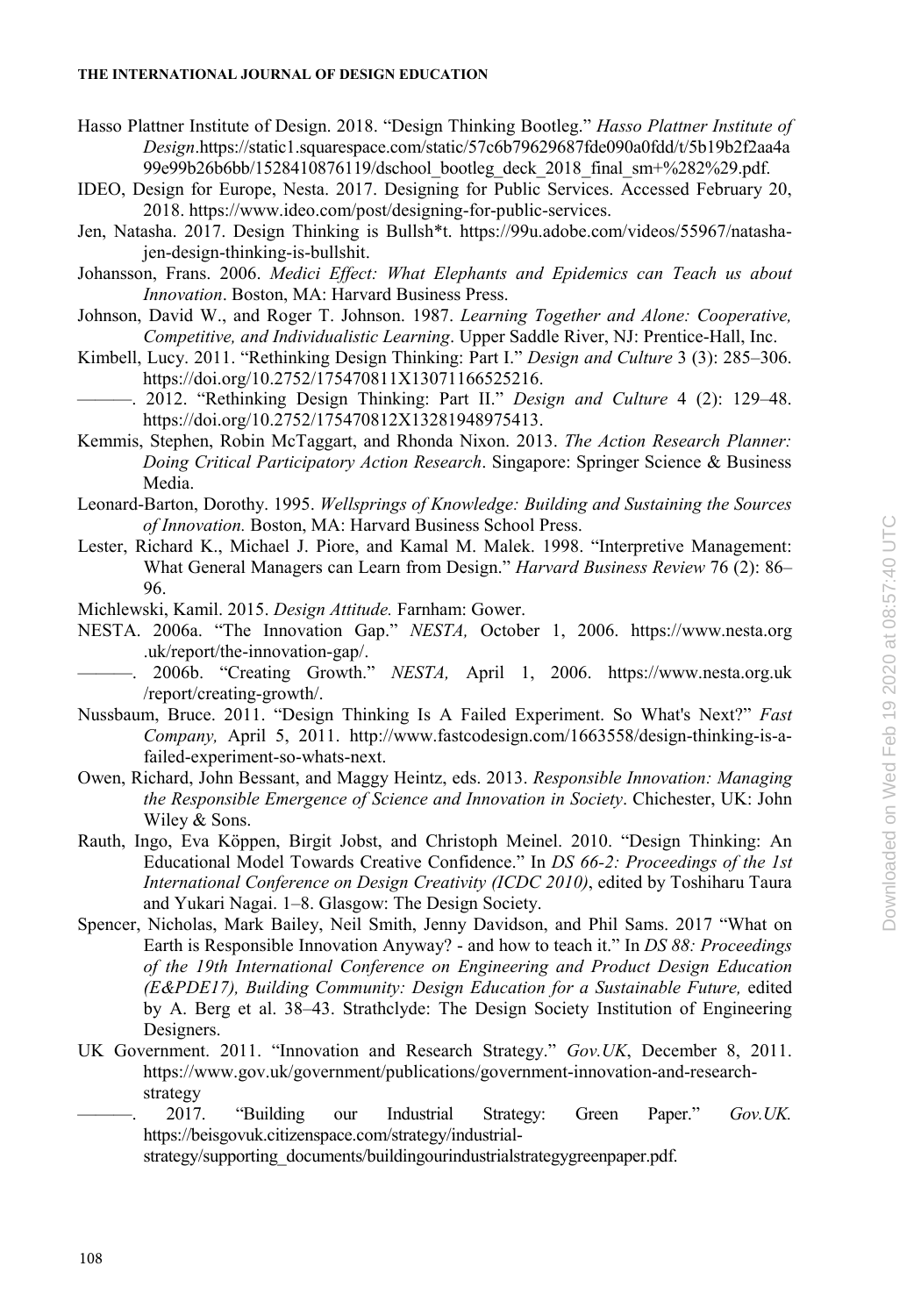#### **BAILEY AND SPENCER: DESIGN-LED MULTIDISCIPLINARY INNOVATION EDUCATION**

Whyte, Jennifer, and John Bessant. 2006. "Making the Most of UK Design Excellence." In *Audi Foundation Report.* London: Tanaka Business School, Imperial College.

Winkel, Brian J. 1999. "Formative Assessment During Complex, Problem-Solving, Group Work in Class." *The Mathematical Association of America MAA NOTES* 49: 120–22.

Work Foundation/DCMS. 2007. *Staying Ahead: The Economic Performance of the UK's Creative Industries*. London: The Work Foundation.

# **ABOUT THE AUTHORS**

*Mark Bailey:* Director of International Development and Recruitment, Principal Lecturer in Design Innovation, School of Design, Northumbria University, Newcastle upon Tyne, UK

*Nicholas Spencer:* Senior Lecturer in Design Innovation, School of Design, Northumbria University, Newcastle upon Tyne, UK